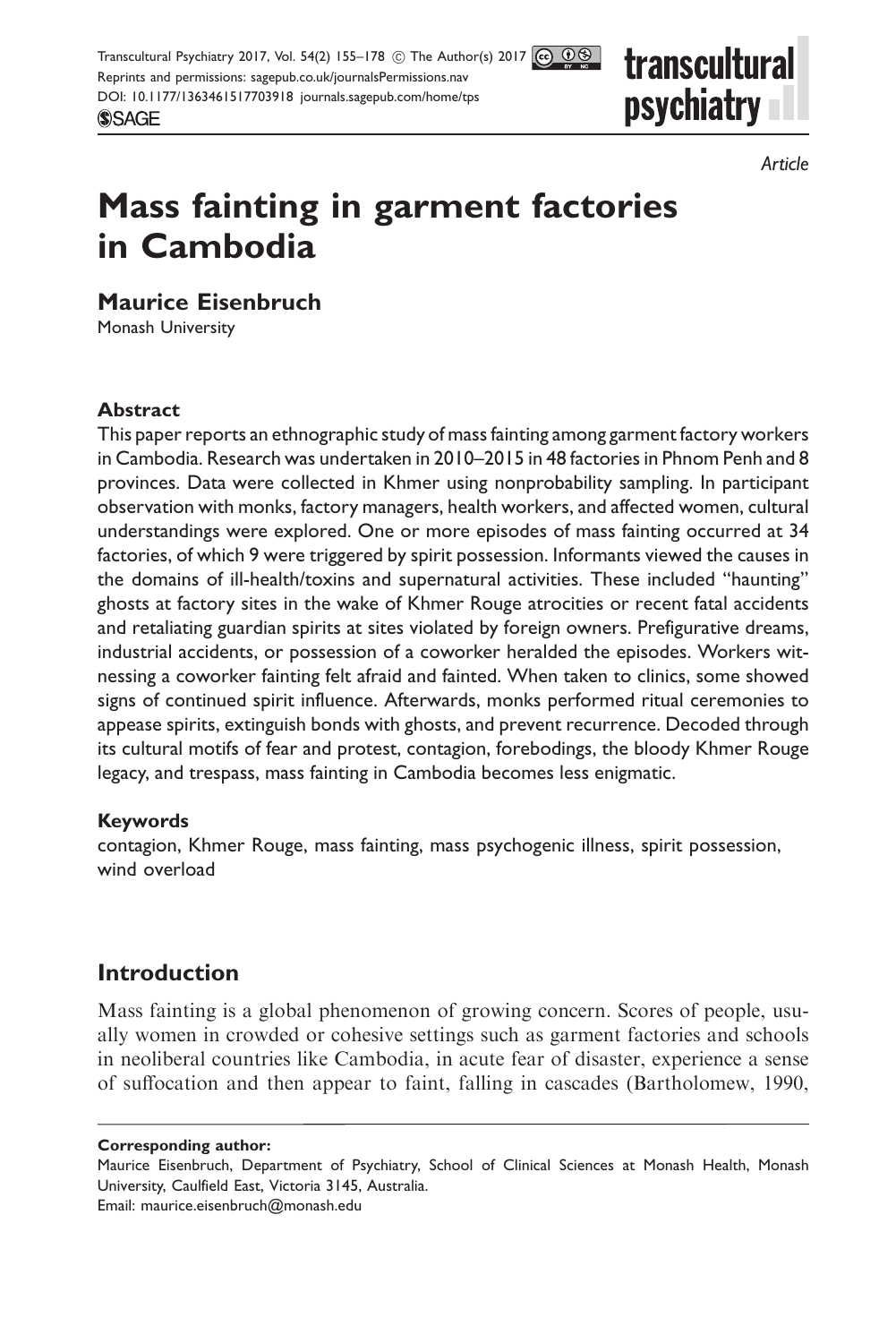1994; Bartholomew & Goode, 2000; Bartholomew, Wessely, & Rubin, 2012). Although the term has become commonplace, it has not been defined in the peer-reviewed literature. An etic understanding of mass fainting would suggest it is ''mass psychogenic illness,'' in which the rapid spread of symptoms affecting members of a cohesive group ... are transient and benign, have rapid onset and recovery, appear in the presence of extraordinary anxiety, are spread by sight or sound and mainly affect women. (Bartholomew & Wessely, 2002, p. 304).

Western depictions of mass fainting as mass psychogenic illness are valuable but do not reveal what mass fainting means to those affected. Another cultural psychiatric reading might suggest it as an example of local cultural syndromes like "wind overload" (kyal kaa) a Khmer concept that may be a reaction to somatic symptoms and "catastrophic cognitions" (Hinton, Um, & Ba, 2001).

Mass fainting has been reported across the world. In Jordan and China, girls fainted during mass immunisations (Clements, 2003). In a refugee camp in Nepal, Bhutanese refugees with ''medically unexplained epidemic illness'' were gripped by fear, felt dizzy, and fainted (van Ommeren et al., 2001). The 1983 West Bank fainting epidemic of schoolgirls (Modan, Swartz, & Tirosh, 1983), grisi siknis (literally, ''crazy sickness'') among the Miskitu of Nicaragua (Wedel, 2012), and the recent episodes among girls in El Carmen de Bolivar, Colombia (''Hundreds of Girls Taken to Hospital,'' 2014) are further examples of the phenomenon. Conditions resembling mass fainting include the 1995 Hindu milk miracle in India (Singhal, Rogers, & Mahajan, 1999) and the Tanganyika laughter epidemic of 1962 (Hempelmann, 2007).

Cambodia has a strong economy and the garment industry is its engine, providing 80% of Cambodia's exports from its more than 550 factories (Cambodian Center for Human Rights [CCHR], 2013). Factories have sprung up, attracting up to 750,000 workers from around the country, who are breadwinners for their impoverished families (Arnold, 2013). Derks's ethnographic account of women in factory work in Cambodia gives a powerful view of the appalling conditions in these factories (Derks, 2006), which have persisted despite the monthly wage rising from \$61.00 to \$140.00 (Better Factories Cambodia [BFC], 2013).

For years, episodes of mass fainting have swept through the garment sector, with reports of 2,000 workers fainting each year and the numbers said to be growing (''Psychological Distress May Explain,'' 2013). Mass fainting is popularly attributed to working conditions and this has led to global attention. In 2012, the Cambodian Ministry of Labor launched a campaign to educate garment workers and their bosses on how to avoid fainting using nutrition calendars and advising workers to eat healthily and work in areas with adequate ventilation. Eight workers who had fainted or witnessed an incident became the ''faces and voices'' of mass fainting and were called ''Experts by Experience'' (International Labour Organization [ILO] & Better Factories Cambodia [BFC], 2012). Despite these efforts, the waves of mass fainting have not abated (Eisenbruch, 2016a). No culturally coherent explanation has been advanced that can be harnessed to address the problem and mass fainting remains an enigma.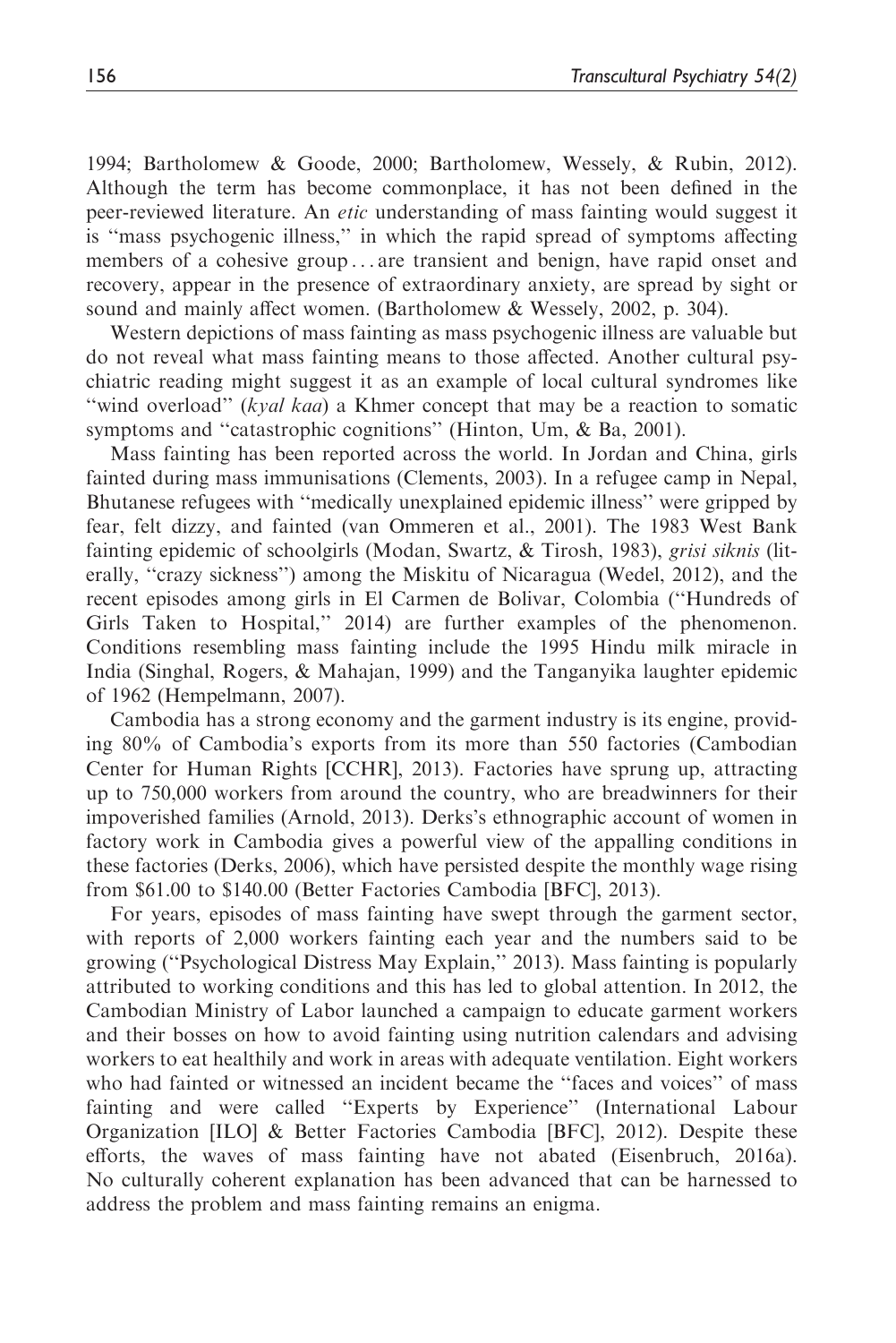Media reports suggest that mass fainting has strong elements of fear and protest. In Cambodia, fear is stamped by culture and the supernatural world (Hinton, Hinton, Um, Chea, & Sak, 2002; Hinton, Lewis-Fernández, & Pollack, 2009). Mainland Southeast Asian societies are influenced by Buddhist tradition, in which fear is rooted in the Hindu-Buddhist notion of *bhaya*, evoking the idea of fearsome ghosts and spirits. I have described the miscellany of these ghosts and spirits and their role in suffering and illness (Eisenbruch, 1992). More recently, I have shown how these ideas of spirits and ghosts affect Cambodian garment workers (Eisenbruch, 2016a). The ghosts of those killed by misadventure suck a victim into the abyss. ''Haunting ghosts'' lie in wait where they were killed to seize coworkers to share their fate. "Suicide ghosts" (*mrityu*) haunt workers who were rela-<br>tives of these who had killed themselves. "Wandering abosts" (*kwase tagu haan*) tives of those who had killed themselves. "Wandering ghosts" (kmaoc taay haon) signify the menace felt by workers who feel vulnerable when a coworker is killed and an episode of mass fainting ensues.

Protest, also strongly shaped by culture, was documented in postwar newly industrialised settings. The textile strike in Lódz, Poland in 1947, in which angry workers fainted en masse, showed how protest could be a driver of political change (Kenney, 1993). In Asia, with the advent of neoliberalism in the 1980s, protest was de rigeur. Scott's Weapons of the Weak reported foot-dragging in Malaysian factories as an everyday form of peasant resistance (Scott, 1985). In 2010, at the Foxconn factory in South India, workers failed in their demand for wage increases and hundreds fainted. Pesticide poisoning was blamed but not found to be the cause (Pratap, Radhakrishnan, & Dutta, 2011, p. 35). In garment factories in Malaysia, protest as cultural resistance, an embodied critique of global hegemonies, has been documented (Ackerman, 1991; Boddy, 1994, pp. 405–419). Ong's pioneering studies have also described how ''seized by vengeful spirits,'' factory workers in Malaysia ''exploded into demonic screaming and rage on the shop floor'' (Ong, 1988, p. 28). The industrialists, annoyed by the closing of the assembly line, called the workers ''deviants'' and whose archaic beliefs suffused the modern environment. In such settings, protests have most often been documented as taking the form of spirit possession, but not mass fainting.

The aim of this study was to explore the cultural understandings of mass fainting in Cambodia held by the garment factory workers and their community in an emic way to reveal the cultural construction of personal psychological experience.

## Method

The study was based on clinical ethnographic research on culture and health in Cambodia. The author is a Khmer-speaking medical anthropologist and transcultural psychiatrist, and received help from a male Cambodian assistant based in Phnom Penh, who had worked with the author in fieldwork for almost 25 years. The term "mass fainting" (dual sanlap)—not "mass panic" or "mass psychogenic illness''—is the accepted label and the one used in the Cambodian public domain.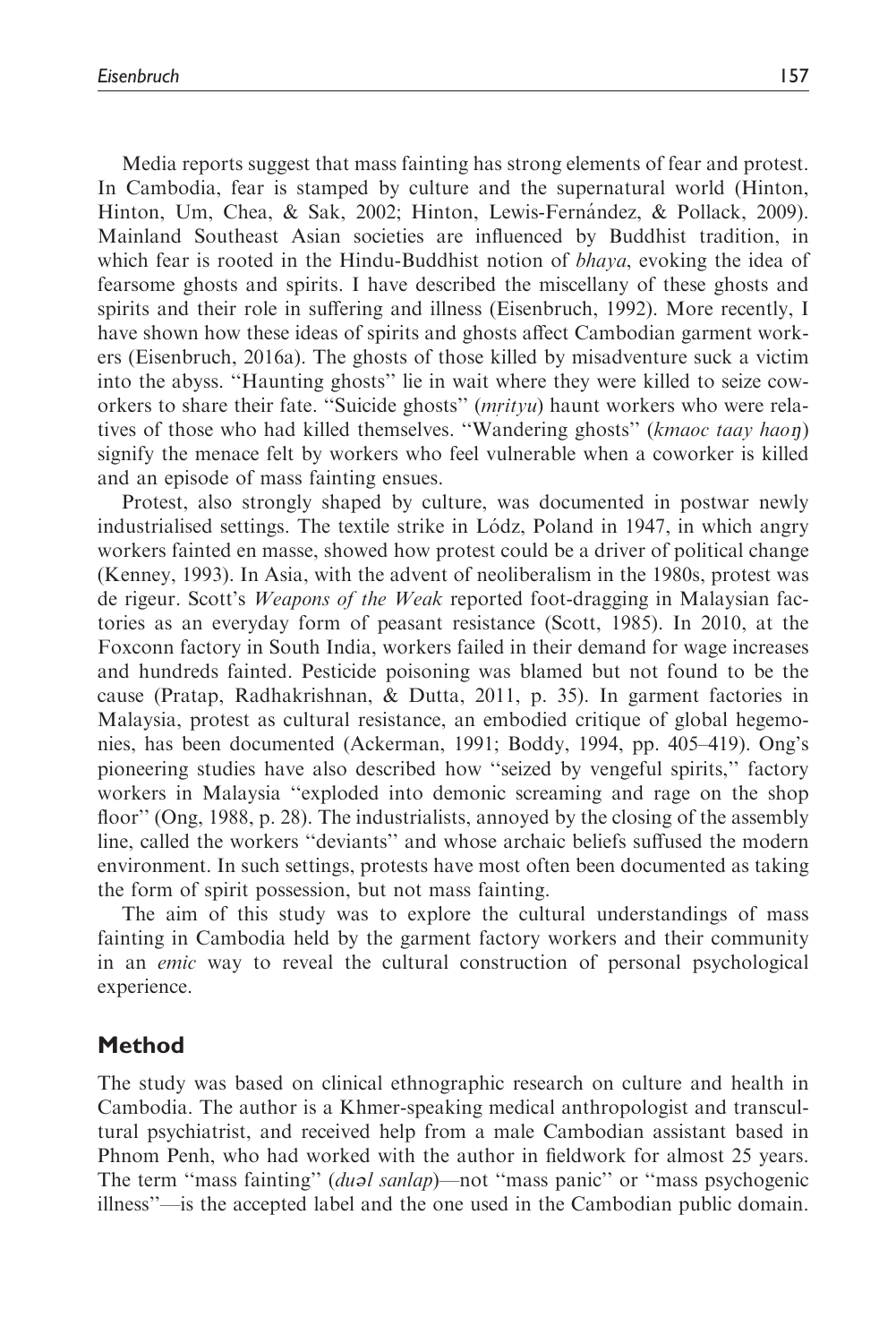Ethics approval for the study was obtained from the National Ethics Committee for Health Research (NECHR) in Cambodia.

We used person-centred ethnography of ''ordinary discourse'' (Bernard, 1994; Hollan, 1997) to explore the meanings of mass fainting. This method involves in-depth study of a small sample of cases, in which cultural data were collected to identify and describe a cultural phenomenon rather than to identify and describe individuals; nonprobability sampling was the method of choice. Individual attribute data require probability sampling; cultural data require nonprobability sampling. Nonprobability samples are always appropriate for labor-intensive, in-depth studies of a few cases (Bernard, 1994). It can take months of participant observation fieldwork before the ethnographer can collect coherent narratives about sensitive and culturally complex topics. We emphasised relationships between the psycho-cultural ''inner world'' of people and the sociocultural ''outer world'' of communities affected by mass fainting. The approach taps into Murdock's typology of theories of illness (Murdock, 1980), which for this purpose comprises natural causes such as toxins or poisons in the factory, *mystical causes* such as contagion or retribution by guardian spirits, and *animistic causes* such as aggression by spirits of the dead.

Our fieldwork was undertaken between 2009 and 2016 in 60 factories and in workers' lodgings, health clinics, temples, and centres of traditional healers. The demographic details are set out in Tables 1 and  $2<sup>1</sup>$  Of these, 48 were selected in which fainting of some sort occurred. Usually, the team arrived at a factory shortly after an episode and the women were met in the aftermath, for example, at the clinic. There were some incidents where the team was present at the factory during the faint and could observe the affected individuals en masse. Only as the situation resolved did it become feasible to speak more directly with individual women who had fainted. The team followed the women when taken to factory clinics, local medical centres, lodgings or, sometimes, back to their home provinces. All individuals approached agreed to participate, and none dropped out of the study. The researchers were not involved in the patient care of those affected.

Choosing key informants in ethnographic research is a form of critical-case sampling (Bernard, 1994), and here the health workers, including doctors and nurses who had treated the women, were interviewed and their views noted. Likewise, cleaners, security officers, management teams, union officials, and representatives from the International Labour Organization–Better Factories Cambodia (ILO–BFC) and the Garment Manufacturers Association of Cambodia (GMAC) were included.

Meetings were sometimes brief, sometimes as long as 10 hours, with at least four workers from any factory in which fainting took place, and an estimated total of 200 workers (it is difficult to be precise when in the midst of a fainting melee or a healing ceremony in the factory). Demographically, informants were women between 18 and 60 years of age, mostly Khmer, but some with Cham or Chinese-Khmer backgrounds. The women mostly came from neighbouring provinces and lodged near the factories. On learning of an incident, the team arrived swiftly, and was sometimes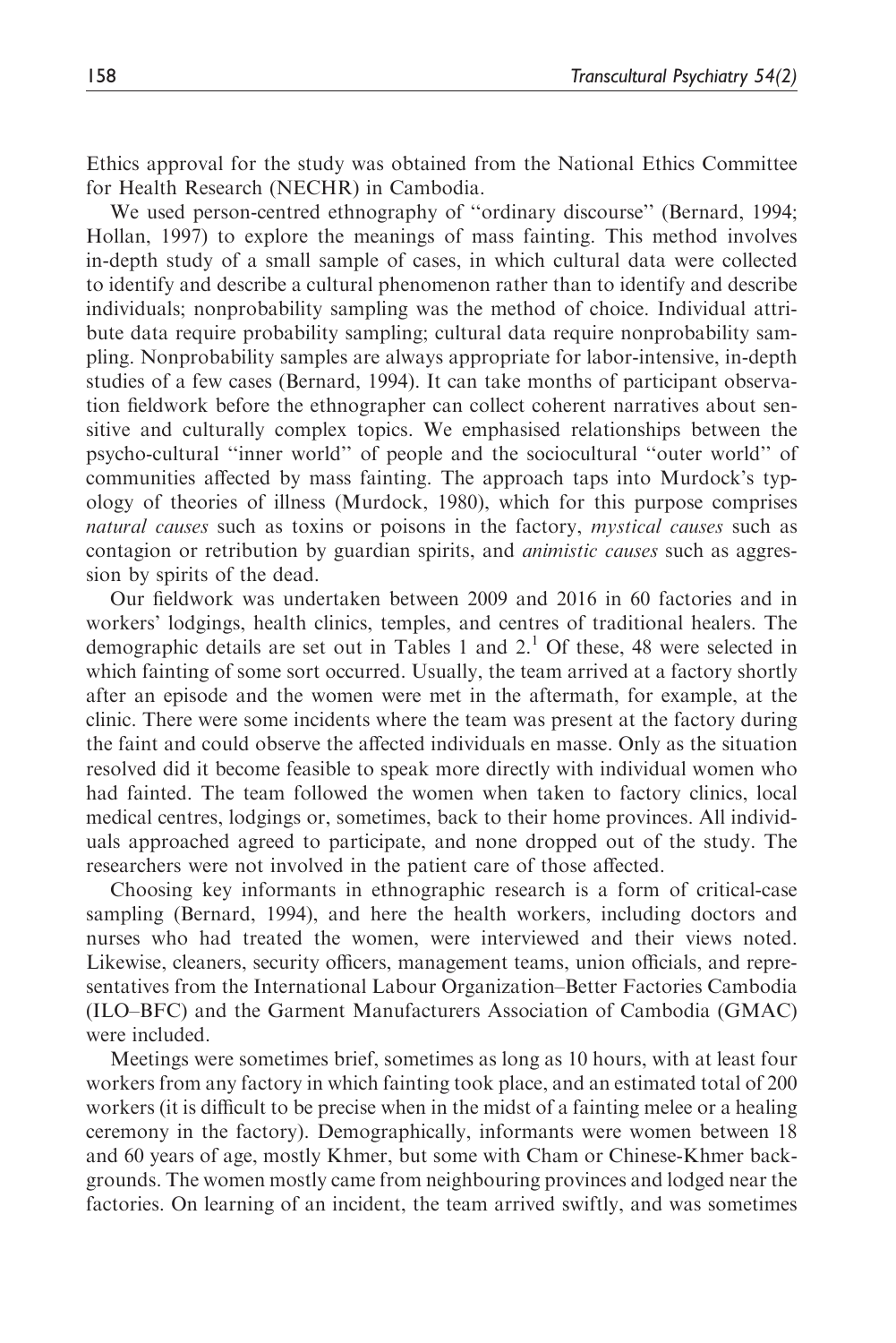|                                                                 |                |                                                                                              |                 | Possession<br>as trigger |  |
|-----------------------------------------------------------------|----------------|----------------------------------------------------------------------------------------------|-----------------|--------------------------|--|
| Factory                                                         | Ownership      | <b>Brand</b>                                                                                 | Location        | $(n = 8)$                |  |
| <b>Grand Twins</b>                                              | Virgin Islands |                                                                                              | Phnom Penh      |                          |  |
| Quint Major<br>Industrial (QMI)<br>(Cambodia 97%,<br>Taiwan 3%) | Cambodia       |                                                                                              | Kandal          | P                        |  |
| C N Prosperous                                                  | China          |                                                                                              | Phnom Penh      |                          |  |
| Dongdu                                                          |                | Ambiance, K-Mart<br>Australia, Bonds,<br>Walmart                                             | Phnom Penh      |                          |  |
| <b>Eternity Global</b><br>Sporting                              |                |                                                                                              | Kandal          | P                        |  |
| Nanguo                                                          |                |                                                                                              | Sihanoukville   | P                        |  |
| Pine Great                                                      |                | Gap, Target, Walmart,<br>K-Mart                                                              | Phnom Penh      |                          |  |
| Shen Zhou                                                       |                | Adidas, Nike, Puma                                                                           | Phnom Penh      |                          |  |
| Sixplus                                                         |                |                                                                                              | Kandal          |                          |  |
| Vonammy                                                         |                |                                                                                              | Takeo           |                          |  |
| Wanshen                                                         |                |                                                                                              | Phnom Penh      |                          |  |
| Anful                                                           | Hong Kong      | H&M                                                                                          | Kampong<br>Speu | P                        |  |
| Hung Wah                                                        |                |                                                                                              | Phnom Penh      |                          |  |
| Vanco                                                           |                |                                                                                              | Kandal          | P                        |  |
| Dongbu Summit                                                   |                | Ambiance                                                                                     | Phnom Penh      |                          |  |
| Eins                                                            |                |                                                                                              | Phnom Penh      | P                        |  |
| Woorie                                                          |                |                                                                                              | Phnom Penh      |                          |  |
| Yakjin                                                          |                | Gap, Walmart                                                                                 | Phnom Penh      |                          |  |
| H & L Apparel                                                   |                |                                                                                              | Phnom Penh      |                          |  |
| M & V International                                             | Macau          | ASDA, Next, H&M                                                                              | Kampong Chhnang |                          |  |
| Ghim Li                                                         |                | Foot Locker, Walmart, Kandal<br>Adidas                                                       |                 |                          |  |
| Suntex                                                          |                |                                                                                              | Phnom Penh      |                          |  |
| Din Han                                                         |                |                                                                                              | Phnom Penh      |                          |  |
| Heart Enterprise                                                |                | Walmart                                                                                      | Phnom Penh      | P                        |  |
| King First                                                      |                | WalMart, Target,<br>Macy's, One Step<br>Up, Golden Touch,<br>IC Penny,<br>Silverware, K-Mart | Kandal          |                          |  |

## Table 1. Characteristics of factories where mass fainting episodes occurred  $(n = 34)$ .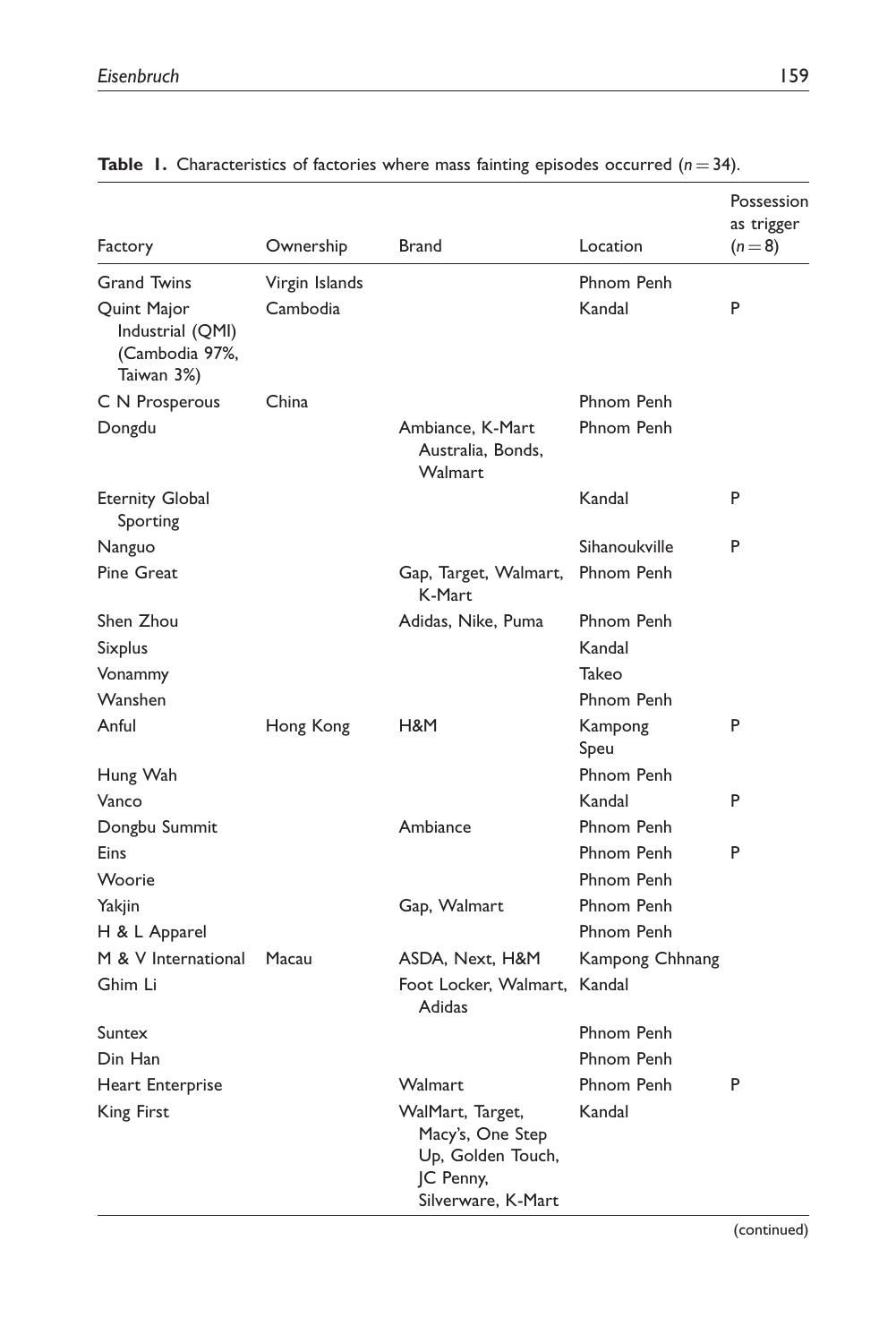| Factory                          | Ownership      | <b>Brand</b> | Location        | Possession<br>as trigger<br>$(n=8)$ |
|----------------------------------|----------------|--------------|-----------------|-------------------------------------|
| Pou Yuen Enterprise              |                | Adidas       | Phnom Penh      |                                     |
| Sabrina                          |                | <b>Nike</b>  | Kampong<br>Speu |                                     |
| Sportex                          |                |              | Phnom Penh      |                                     |
| Sun Best                         |                |              | Kandal          |                                     |
| <b>Tiger Wing</b>                | <b>Japan</b>   | Ing          | Phnom Penh      | P                                   |
| T Y Fashion                      |                |              | Kandal          |                                     |
| Crystal Martin                   | United Kingdom |              | Phnom Penh      |                                     |
| Manhattan Qing Dao United States |                |              | Kampong Cham    |                                     |
| Manhattan Textile                |                |              | Kampong Cham    |                                     |

#### Table 1. Continued

able to be at the scene during a faint and to follow up any subsequent cascade. Informants included women who fainted and the few said to have been possessed.

We explored the informants' experience of the faint, the attributions of cause, including predispositions and triggers, and the ritual ceremonies performed to treat those affected by it and prevent recurrence. We also explored the perceptions, emotions, and accompanying bodily sensations experienced during and after the ''faint'' and video-recorded the scene. As a naturalistic study of acute episodes and their aftermath, it was not possible to gain systematic data on the incidence and prevalence of comorbidity, such as suicide.

Monks and healers were also interviewed as expert informants. We carried out fieldwork with 20 monks and Buddhist ritual officiants and 40 traditional healers, mediums, and astrological augury diviners, many of whom lived near the factories and had been consulted by the women or called upon by factory management to perform ritual interventions.

Encounters took place through a free-flowing exchange in Khmer. The areas of enquiry were the terminology, phenomenology, and explanatory models covering natural, mystical, animistic, and magical understandings. The line of conversation was adapted for different groups of informants. Women who fainted were asked about their subjective experiences; health workers were asked the same question but with greater attention to how they saw connections between local cultural and medical explanations for the faint and its treatment. Monks and healers were asked to expand on the taxonomy of fainting and the Buddhist, the mystical, animistic, and magical frameworks that helped them understand and treat it.

We elicited the local and popular terminology used in talking about mass fainting, carefully avoiding imposing preconfigured words like "*dual sanlap*," a compound term in which *dual* means "to fall" and *sanlap* means "to faint," sometimes with the connotation of being defeated by an often-magical force.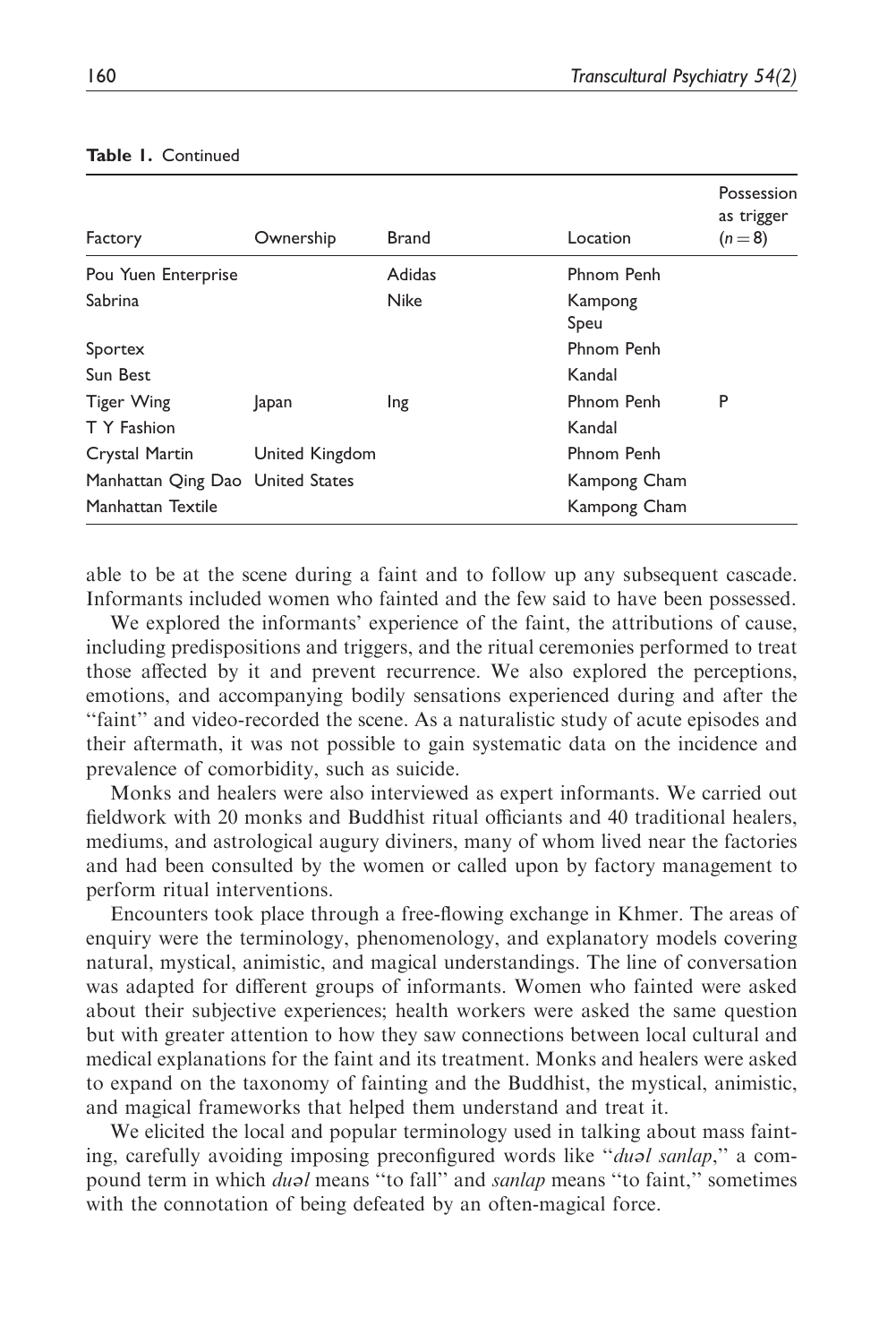|                                            |           |                                    |                               | Possession         |  |
|--------------------------------------------|-----------|------------------------------------|-------------------------------|--------------------|--|
| Factory                                    | Ownership | <b>Brand</b>                       | Location                      | as trigger $(n=2)$ |  |
| Evergreen                                  |           |                                    | Phnom Penh                    |                    |  |
| Inter Hopewell                             |           |                                    | Phnom Penh                    |                    |  |
| Flextime                                   |           |                                    | Phnom Penh                    |                    |  |
| Alim                                       | Korea     | JKT, Garages, MNS,<br>Calvin Klein | Phnom Penh                    |                    |  |
| Dongbu Summit                              |           | Ambiance                           | Phnom Penh                    |                    |  |
| Eins                                       |           |                                    | Phnom Penh                    | P                  |  |
| Kie & Kie World                            |           |                                    | Phnom Penh                    |                    |  |
| Tae Young                                  |           | Levis, Gap                         | Angsnuol,<br>Kandal           |                    |  |
| Woorie                                     |           |                                    | Phnom Penh                    |                    |  |
| Yakjin                                     |           | Gap, Walmart                       | Phnom Penh                    |                    |  |
| Han Sung                                   |           |                                    | Phnom Penh                    |                    |  |
| H & L Apparel                              |           |                                    | Phnom Penh                    |                    |  |
| M & V International                        | Macau     | ASDA, Next, H&M                    | Kampong<br>Chhnang            |                    |  |
| Global Apparels                            | Malaysia  | Adidas                             | Kandal                        | P                  |  |
| Apple Apparels                             |           |                                    | Phnom Penh                    |                    |  |
| <b>PCCS</b>                                |           |                                    | Phnom Penh                    |                    |  |
| Bright Sky                                 | Singapore |                                    | Phnom Penh                    |                    |  |
| Complete Honour<br>Footwear                | Taiwan    |                                    | Kampong<br>Speu               |                    |  |
| Generation<br>International<br>Ho Hsin Tai |           |                                    | Kampong<br>Speu<br>Phnom Penh |                    |  |
|                                            |           |                                    |                               |                    |  |

|  |  | <b>Table 2.</b> Characteristics of factories where sporadic fainting episodes occurred ( $n = 14$ ). |  |  |  |  |  |  |  |  |  |
|--|--|------------------------------------------------------------------------------------------------------|--|--|--|--|--|--|--|--|--|
|--|--|------------------------------------------------------------------------------------------------------|--|--|--|--|--|--|--|--|--|

The ethnography included participation in ritual processes that ran for up to 3 days and through follow-up interviews, meeting our participants at calendrical ceremonies and exploring their experiences since the initial episode and in further episodes. The author and his field assistant continued our work with new incidents and follow-ups until we agreed on data saturation.

All fieldwork was conducted in Khmer and translated and transcribed into English from video recordings of a sample of our encounters and compiled field notes. Data were collected in the course of brief encounters during the episodes of mass fainting and in the therapeutic rituals carried out in the aftermath. We encouraged the informants, once they felt more trusting, to share their views of the supernatural world they understood to be involved in mass fainting rather than confining themselves to popular medical views which they thought we wanted to hear.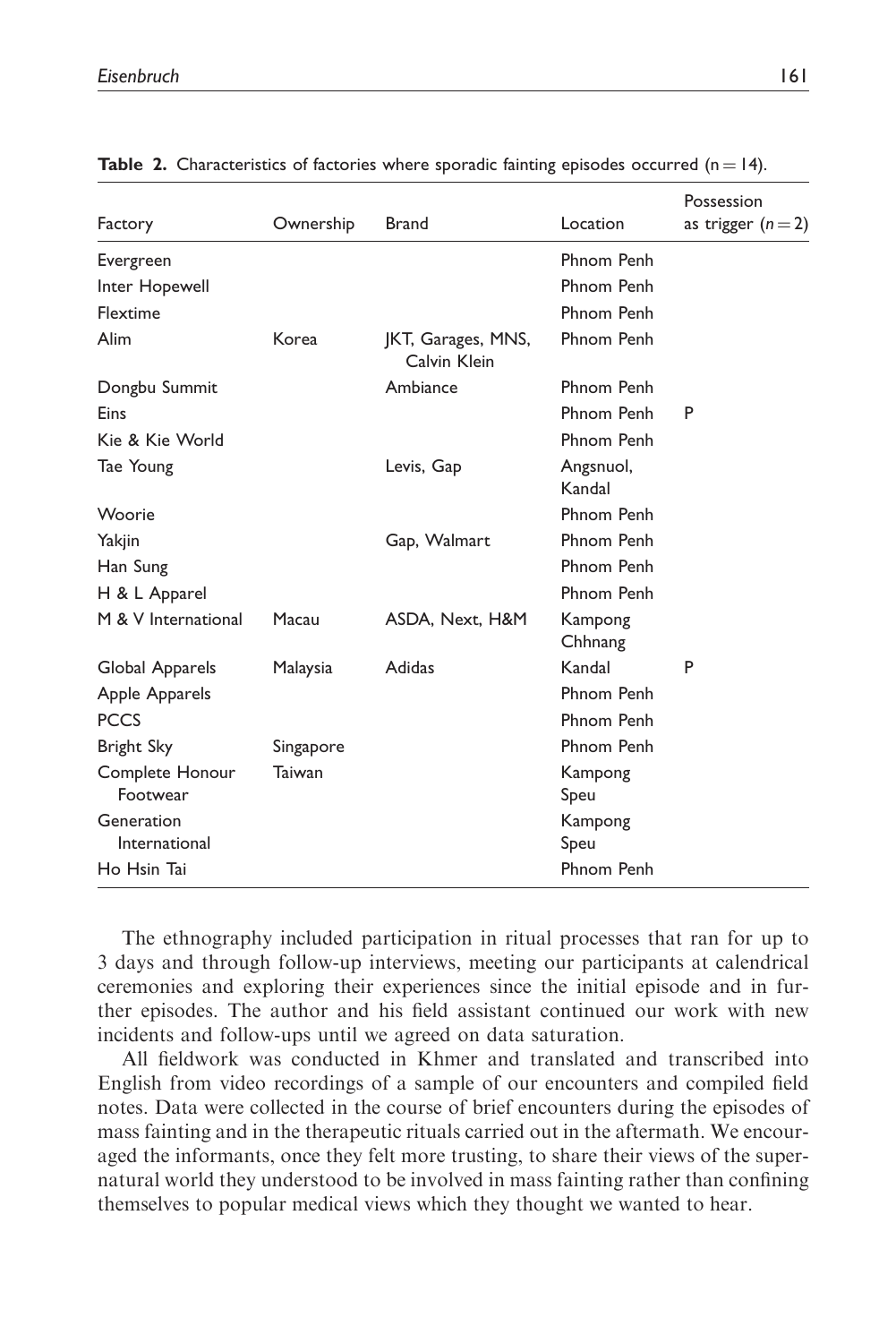## Analysis

Audio and video recordings were analysed in Khmer, and three quarters were translated into English. We explored and analysed the cultural idioms of mass fainting.We explored the views of the local and expert informants, including: What do the episodes threaten? Where is the threat felt? In what stressors and predicaments are those who faint and those in power? What kinds of people, such as kin, coworkers, healers, and manager/owners, provide sympathy or support to those who faint? Who is susceptible?

We examined the informants' verbal expressions to see how meaning was derived from context and attributions made and paid careful attention to the informants' cultural registers and use of Khmer popular culture references. Being able to read both the idiomatic and literal English bracketed with the Khmer terms is essential. Khmer terms are spelled using Huffman's adaptation of the IPA phonetic transcription (Huffman et al., 1970), rather than transliteration, to help nonspeakers of Khmer more easily and consistently pronounce the terms.

## Results

#### Settings and events

Episodes of mass fainting occurred at 34 factories, of which, nine were triggered by spirit possession. Sporadic fainting occurred on a smaller scale at 14 factories. All were foreign-owned—Virgin Islands (1), China (13), Hong Kong (3), South Korea (10), Macau (1), Malaysia (3), Singapore (3), Taiwan (14), United Kingdom (1), United States (2)—and located in eight provinces and in the capital.

## The fainting episodes

A mass fainting episode began with workers feeling afraid ( $p^h e y$ ) and becoming so terrified that they experienced momentary stupefaction and lapses of attention  $(p^h$ ean or plean), feeling as if they had "lost their mind" (bat smaarday). Some older women had flashbacks to childhood experiences during the Khmer Rouge years, reexperiencing the terror that they would be the next to be executed.

The workers expressed their feelings through their bodies. ''Chest'' symptoms were prominent and nuanced: they couldn't breathe, their chests ''shook involuntarily" (*poa*) and they were afraid of suffocating  $(t<sup>h</sup>ap)$ . Some had the "uncomfortable sensation of being too full" (*naen*). They trembled with fear (*slot*) which grew to terror *(tak slot)*, with their "eyes out on stalks" *(slon slao)*, their world spinning (*vil muk*), and a black mask descending over their eyes ( $\eta \circ \eta$ *it muk*). Their head drooped, they were stuporous (noun) and then they fainted (dual sanlap), falling down (du $\sigma$ ) in a lapse of consciousness (sanlap) as if the mind were "cut off" (leen  $d \rho$  klu $\partial n$ ). Progressively, as many as 100 to 200 women fell to the floor, and the panic-stricken bystanders ran for the exits.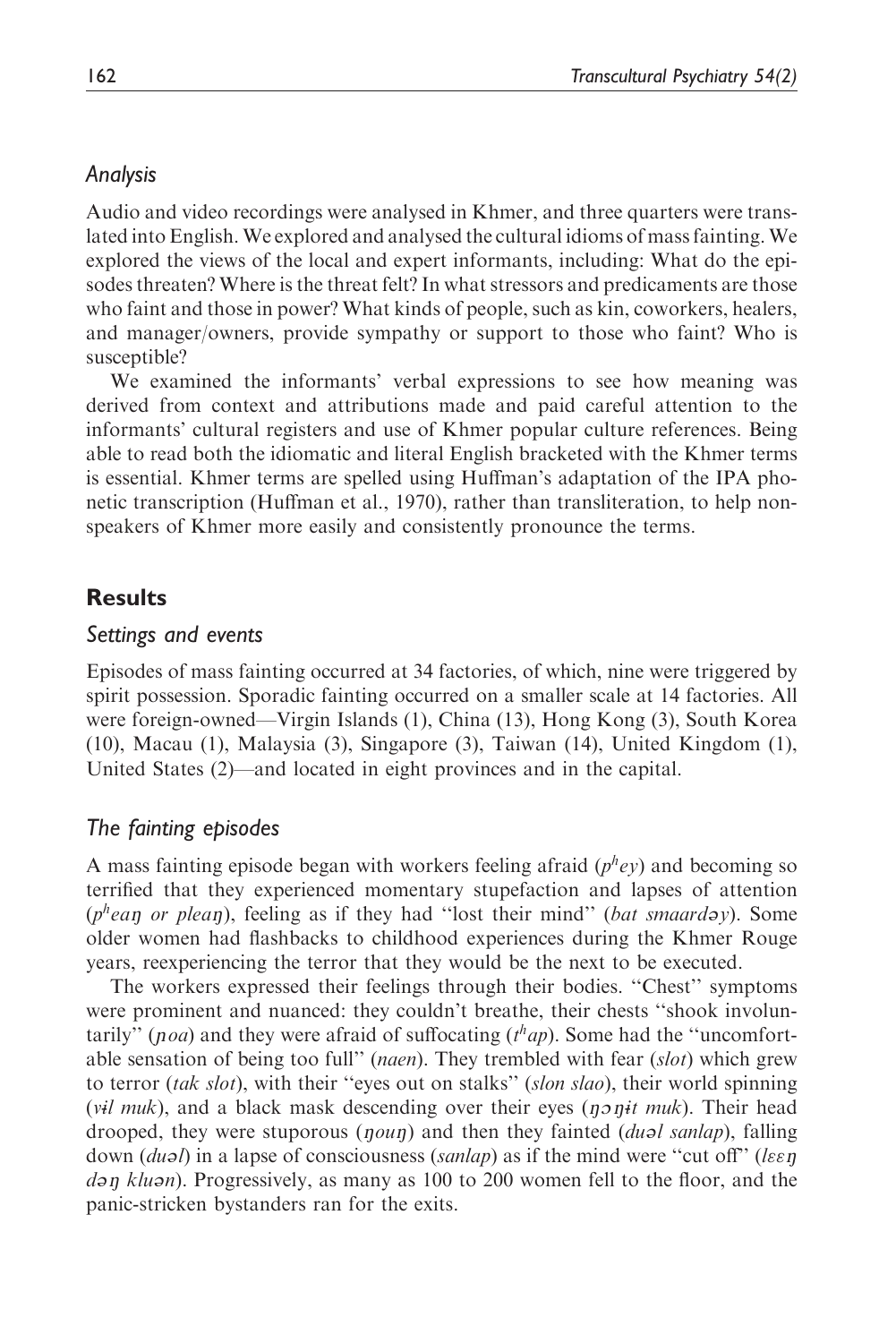Some workers in the midst of a fainting episode were convinced that ghosts were rampant. One took cellphone photographs of her friends at the scene in which there were images of a ghost's head, its long hair hanging down on one side. She dropped her phone and screamed. The managers deleted the images and warned her to ''keep her mouth shut,'' but the news had spread. The deadly ghosts were thought to be contagious, capable of infecting one worker after the next.

When they regained consciousness, the women looked groggy and were taken to clinics, where nurses assumed they had low blood sugar and gave them IV dextrose. Many of the patients and some of the nurses blamed toxins. Most women soon went back to work, but some felt demoralised *(bak sbaat)*.

With the exception of one factory (Flextime), clinical staff did not identify any workers who had ''wind overload.'' There was no mass fainting and the affected individuals seemed to have a different clinical picture: They were much sicker and became comatose. Those who did not respond to resuscitation died.

A group who fainted at Eternity Global were admitted to Bak Chan Hospital. One woman demanded ''spirit food.'' The chief physician, acknowledging the influence of spirits, recommended the woman be sedated, but she refused. The nurses promised they would get the offerings and, mollified, she agreed to diazepam. When she woke, the doctor examined her and concluded that the ghosts had left her.

Cultural interventions by monks and healers sometimes followed within a few days in the grounds of the factory. Sometimes it took several episodes of mass fainting until the factory owner realised that he needed to authorise a public Khmer ceremony for his workers. At Tiger Wing factory, after hundreds had fainted, the company discovered the factory had been built on shrines to ''Lake Guardian Spirit," "Old Madam Pond," and "Elves in the Dead End Forest." The owner allowed workers to build shrines to free them from further fainting episodes. To distance workers from the ghosts of inauspicious deaths, monks performed funerary rituals. The malevolent bond between ghost and factory site could be ''extinguished" by monks reciting the Karaniyametta sutta on loving-kindness.<sup>2</sup>

#### Predisposing factors

Mass fainting tended to break out in factories built on sites that were said to be blighted as Khmer Rouge killing fields, or in situations where there was conflict related to factory politics, including ethnic tensions between the workers and bosses, or when the garment workers were in poor health or stressed. Groups of workers seemed to be predisposed to faint when in a heightened state of fear or a climate of incipient dissent.

Legacies and blighted sites. Many factories were built with scant regard for the history of the site and its guardian spirits. Land-grabbing developers brought in bulldozers to demolish homes, including those of the guardian spirits, and people believed that failure to seek their permission led to outbreaks of mass fainting. Sites were scarred by war and murder dating from the anti-French, anticolonial Issarak independence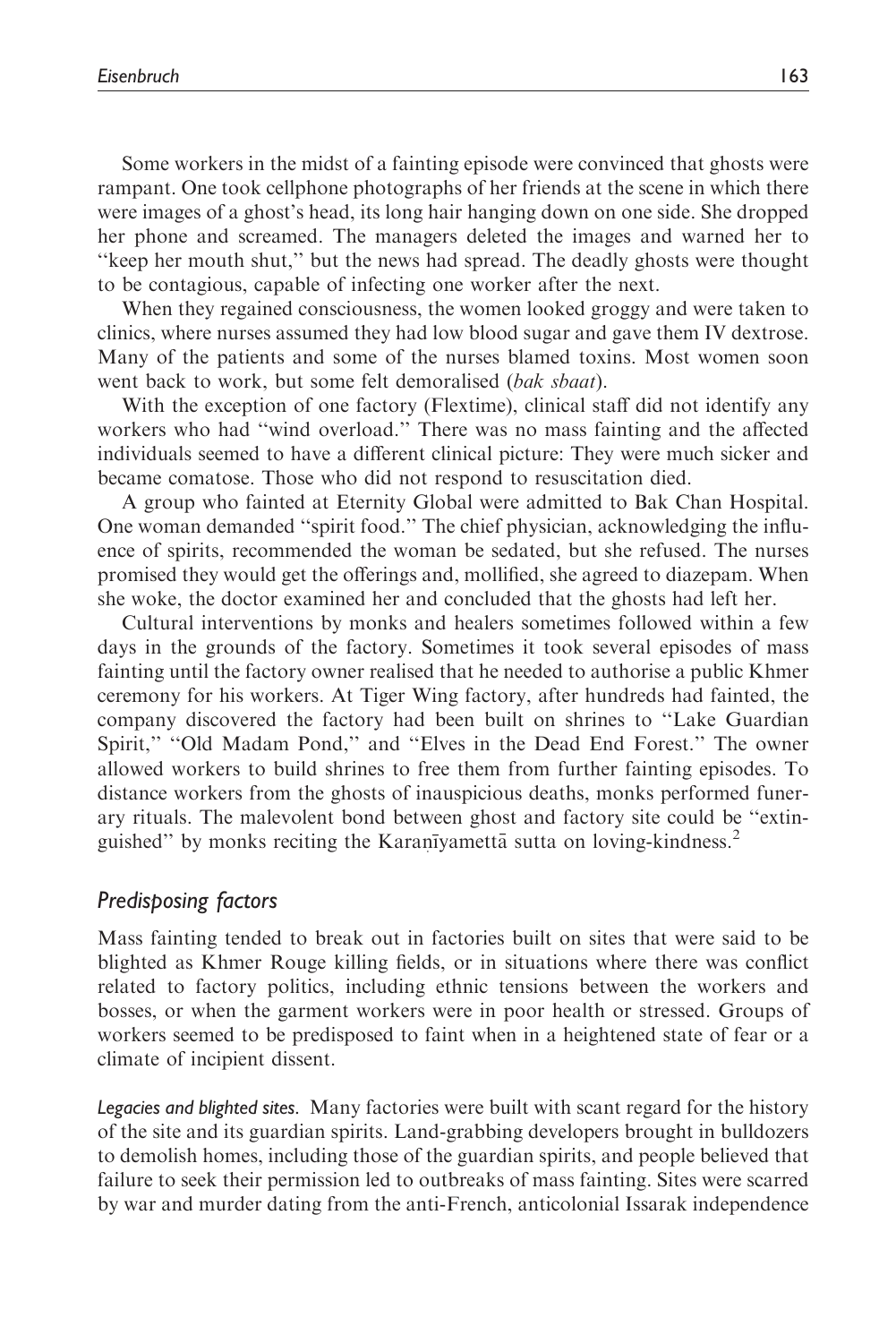movement in the forties, the Khmer Rouge ''killing fields'' in the seventies, and government extrajudicial killings and torture in the nineties. At some factory sites, villagers stumbled across skeletons. The dead had become ''wandering spirits'' who haunted trespassers.

In the sixties, two women were raped and murdered and their corpses discarded under a Bodhi tree at the site of the future Sabrina factory. In popular culture, the two became a pair of tutelary spirits popularly known in that region of Cambodia as ''Old Lady White Old Lady Black.'' In the seventies, the Khmer Rouge cadres had executed victims under this tree, the place becoming littered with corpses and progressively haunted. The Taiwanese owner hired Vietnamese labourers to cut it down. When the first spate of fainting episodes broke out, people blamed ''Old Lady White Old Lady Black.''

Some workers found that old wounds from the Khmer Rouge time reopened in the face of new threats.

KM was a 49-year-old woman who worked as a cleaner at Tiger Wing factory, a Japanese-owned shoe factory. She came from a mixed ethnic background, her mother Khmer and her father from a Chinese-speaking line of Chinese-Khmer. She had had four brothers and sisters. Many had asked for her hand, but she declined them all. KM had triggered an episode of mass fainting by becoming possessed. Her family had a long connection to the guardian spirits at Tiger Wing factory. In 1975, the Khmer Rouge had force-marched KM and her family to Kampot province. She had to witness her parents, two of her siblings, and her cousin being tortured and executed by the child soldiers of the Khmer Rouge, and she had observed the blood seeping from their rotting corpses as well as from many others lying in the killing fields. After liberation in 1979, KM and her two surviving brothers returned to live in their home village, on her family's ancestral land and she knew intimately the history of the territory and its tutelary guardian spirits, "Lake Guardian Spirit" (puanroo or ban), "Old Madam Pond" (look yiey trapean snaay), and "Elves in the Dead End Forest" (mrip kuapviel prey kambot).

When a fainting episode broke out, KM had a flashback and saw the killing fields, fresh corpses pouring blood as if a river were flowing through the factory, and she heard the ghosts cry out ''We want blood!'' Her friends told her that the night before the faint, they were confronted by blood pouring along the toilet floor. Blood here was the motif for old traumas reactivated in the factory.

Trigger scenes had multilingual elements. One morning, KM was distracted by a large "shadow" falling on her face. The angry "Old Madam Pond" (look yiey trapean snaay), a local tutelary spirit thought to inhabit a particular tree in the environs of Tiger Wing factory, had possessed her. KM howled like the wandering spirits killed by the Khmer Rouge, and the terrified workers fainted. Onlookers said she was yelling in fragments of Chinese, Thai, Japanese, French, and English. An interpreter was called for the Chinese owner. ''You took our land!'' the spirit called, ''that's why I made you faint.'' Another outbreak followed. Two months later, the same guardian spirit appeared to KM with fresh demands and, once more, workers fainted, but it wasn't enough. The fainting continued until the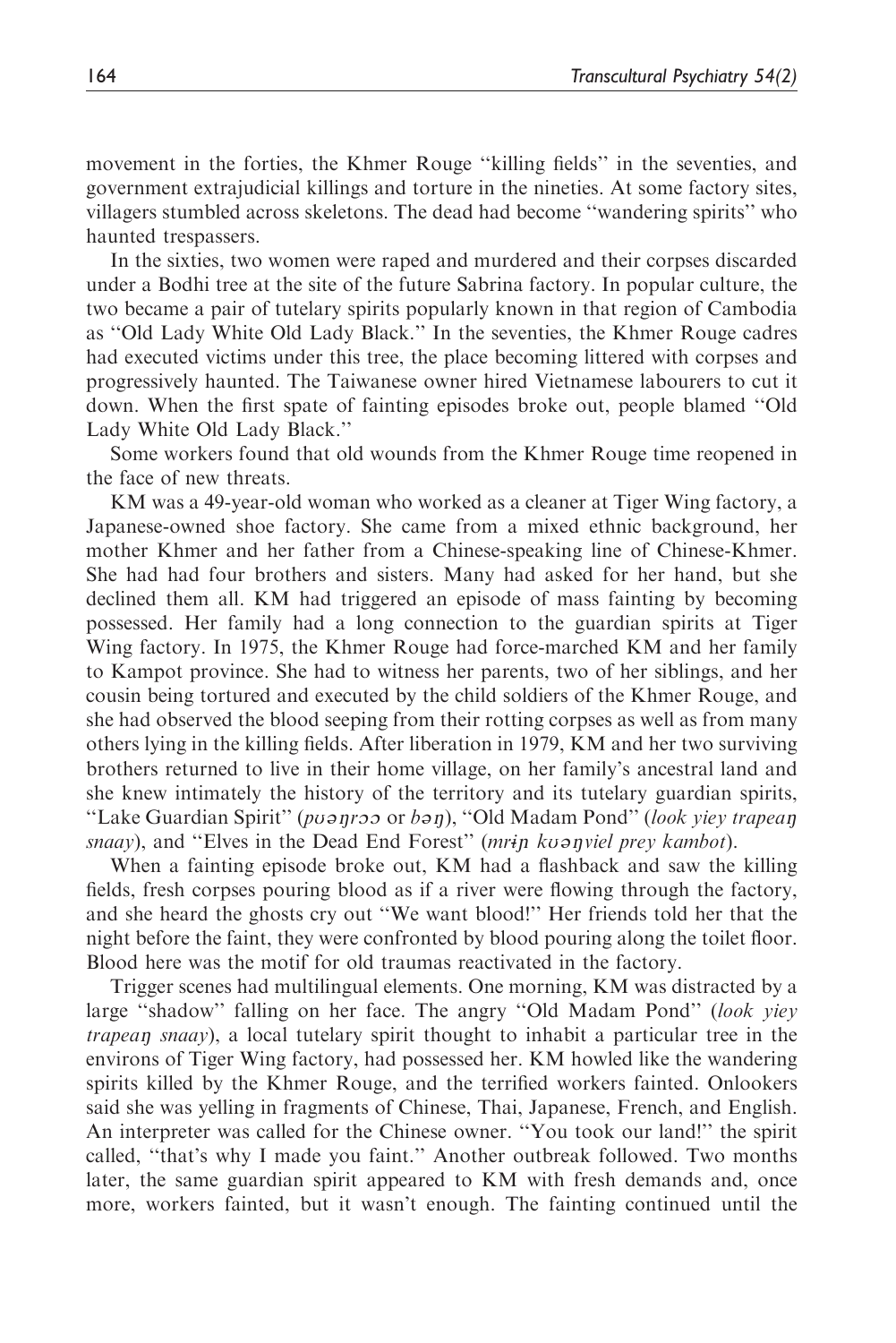owner, wondering how the illiterate KM could speak Chinese, made offerings to appease the guardian spirits.

Factory politics. In some cases, power plays between Khmer workers, foreign owners, and union leaders appeared to trigger mass fainting episodes.

In 2012, a spate of mass fainting episodes broke out at Sabrina factory, with 500 women fainting in just two episodes. A junior union official, CSL lost his job when management did not accept his demand for a pay rise. CSL called for a strike, but the senior union official, NX, dissuaded them by arguing that they would harm the reputation of the brand and the buyers would go elsewhere for their garments. NX and his supporters swore that, should CSL ever be reinstated, they would cut off their arms for dogs to feed on. Meanwhile, CSL appealed to the Advisory Board of Industrial Conflict at the Department of Labour, who ruled in his favour—the workers believing that ''Old Lady White Old Lady Black'' had won over the Board. CSL had not lost his nerve because he knew that the guardian spirits were on his side. When CSL turned up at the gates with the ruling, the owner ordered security to eject him, but his followers threatened to strike, and he was reinstated.

People believed that a broken oath precipitated a retaliation by ''Old Lady White Old Lady Black'' and within 5 days of CSL's reinstatement there was an episode of possession that led to mass fainting. The spirits made clear that the owner had to build a spirit house to ''Old Lady White Old Lady Black'' as compensation, he did so, his business prospered, and episodes of mass fainting dropped off.

When the owners seemed impervious to resolving these tensions, setting the scene for another episode of fainting, these could be signalled to the workers by prodromal dreams. In one instance, a worker at Vonammy factory dreamed that a band of elves *(mrip ku* $\sigma$ *nviel)* wearing red skirts and head bands and brandishing clubs gatecrashed the party of the Chinese owners and declined the cake they offered, saying it was the wrong kind. Next morning, the worker dared not report her dream to the management, fearing she would be fired, but she had told her close coworkers and the word got around. Mass fainting broke out that morning.

Vulnerabilities. Women prone to mass fainting were generally considered by their families and coworkers to be stressed or generally unwell, with symptoms such as headache, blurred vision, and tachycardia and depicted in popular health magazines such as Our State of Health as srait and by a clinic doctor as l'état de hypotonie, or loss of tone.

Women also thought they were vulnerable at times of astrological misfortune. In all, vulnerable women were fearful not only that they would lose their health, their job, or their lives but also that they might succumb to depredations from the spirit world. At 14 additional factories, women fainted sporadically or in small clusters without leading to mass fainting (see Table 2), and there were no discernable differences between these and the other women involved in mass fainting.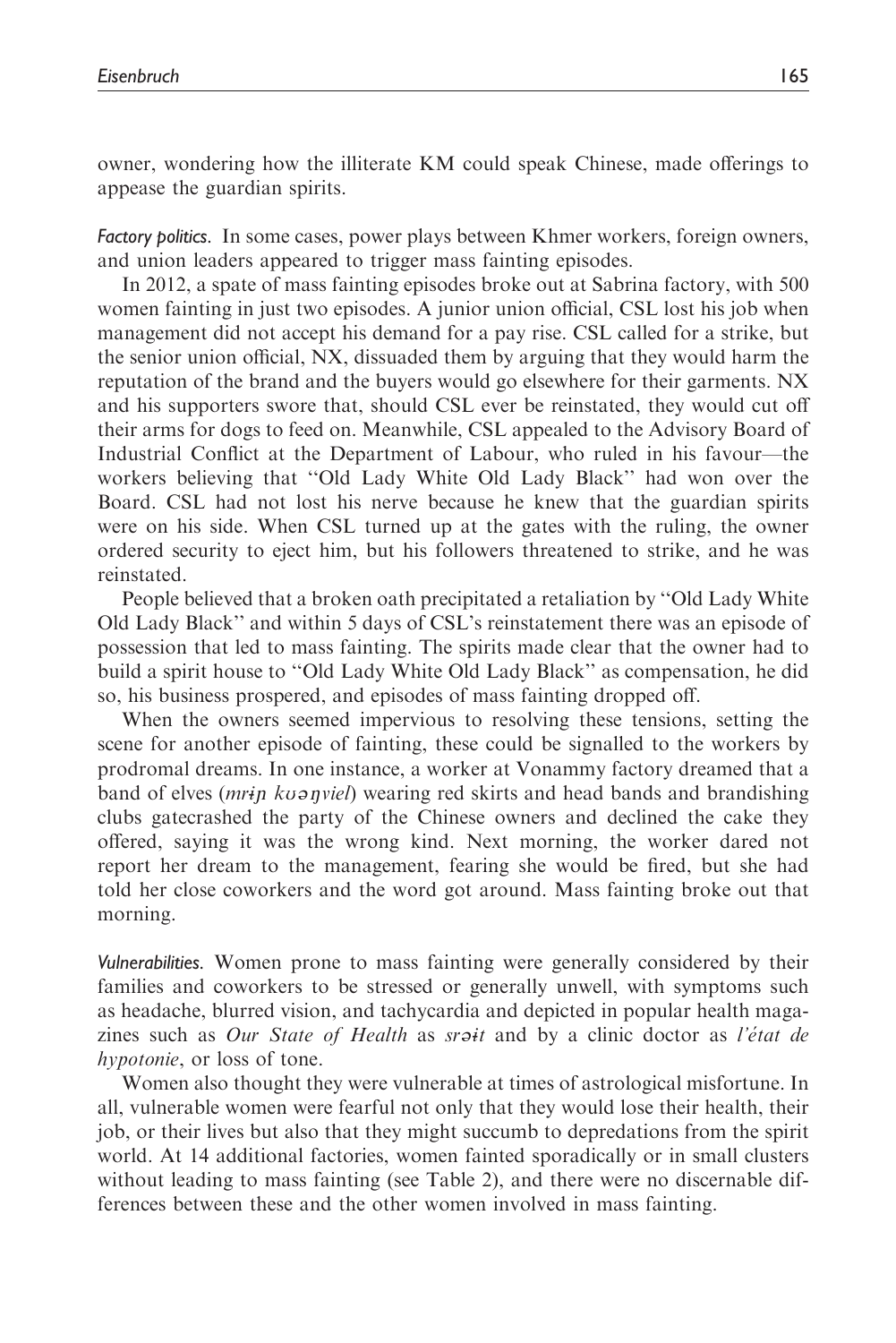Workers blamed the poor food sold outside the factory gates, or the factory's crowded and sweltering conditions, the lack of oxygen, or the fumes inhaled from glue or from imported insecticide-impregnated fabrics. Some said the foul smell suggested ''stinking ghosts.''

Triggers. Mass fainting was triggered by recent inauspicious deaths such as fatal industrial accidents in the factory, suicides, and earlier disasters. In the violent setting of the factory, fear fuelled by provocation and protest fuelled by anger engendered mass fainting. Workers also feared losing their jobs, losing ''heart,'' or being killed.

Fatal accidents. Fatal accidents at factories could trigger an outbreak of contagious fear and an episode of mass fainting. The channels for protest such as organised demonstrations were thwarted by the fear of being shot and killed by government security thugs on the streets, and the workers' only recourse was to faint.

One evening in July 2015, an overloaded dump truck smashed into a flat-top truck packed with workers travelling home from Evergreen factory, killing one and injuring others. Standing next to her friend, CX saw her face sliced off by a metal shard. Later, she found herself ''talking'' to her friend whose ghost had possessed her. Next morning her relatives invited a Buddhist officiant to perform an exorcism. The women returned to work, but some, seeing a ghost, hair dangling and tongue protruding, fainted. The officiant said it would take the ghost a week to realise she was really dead and become a ''haunting ghost,'' and her friends, dreading that she would be back to haunt them at the 7-day funeral ceremony, fainted.

Suicide. Suicide was another trigger for contagious fear that culminated in mass fainting. MT was a 29-year-old woman who worked at Vann Ko factory. She had grown up in an atmosphere of family suicide, the *mrityu*, the ghosts of those who<br>have committed wiside by hanging and who are aggent a make others to do likewise. have committed suicide by hanging and who are eager to make others to do likewise, sought out her paternal grandfather, then her father, inducing them to try to hang themselves. Now they had turned on her. It would start with a severe headache and tightness in her head and chest, with a sense of impending darkness descending on her (slop). Twice when commanded by the *mrityu*, she had fled from the house impelled to hang herself. One day, she dreamed a black dog bit her. Next morning, her friends observed her darting, staring eyes, the colour of *priev* spirits, the ghostly female figures with flowing locks and staring blue eyes. She called, ''Do all you workers know me?'' and shouted in a strange voice, ''Grandfather, do you recognise me?'' Her terrified coworkers knew she was possessed. Suddenly, MT was nowhere to be seen. Two of her relations, who worked near her sewing machine, and knew of her suicidal tendencies, raced to search in the adjacent forest, and then tried the toilet, where they found her. The relations, hearing her suffocating behind the latched door, screamed for help, workers and security staff came running, broke down the door and found that she had looped her scarf over a beam and jumped off the seat. They cut her down and took her to the clinic. Within a couple of minutes,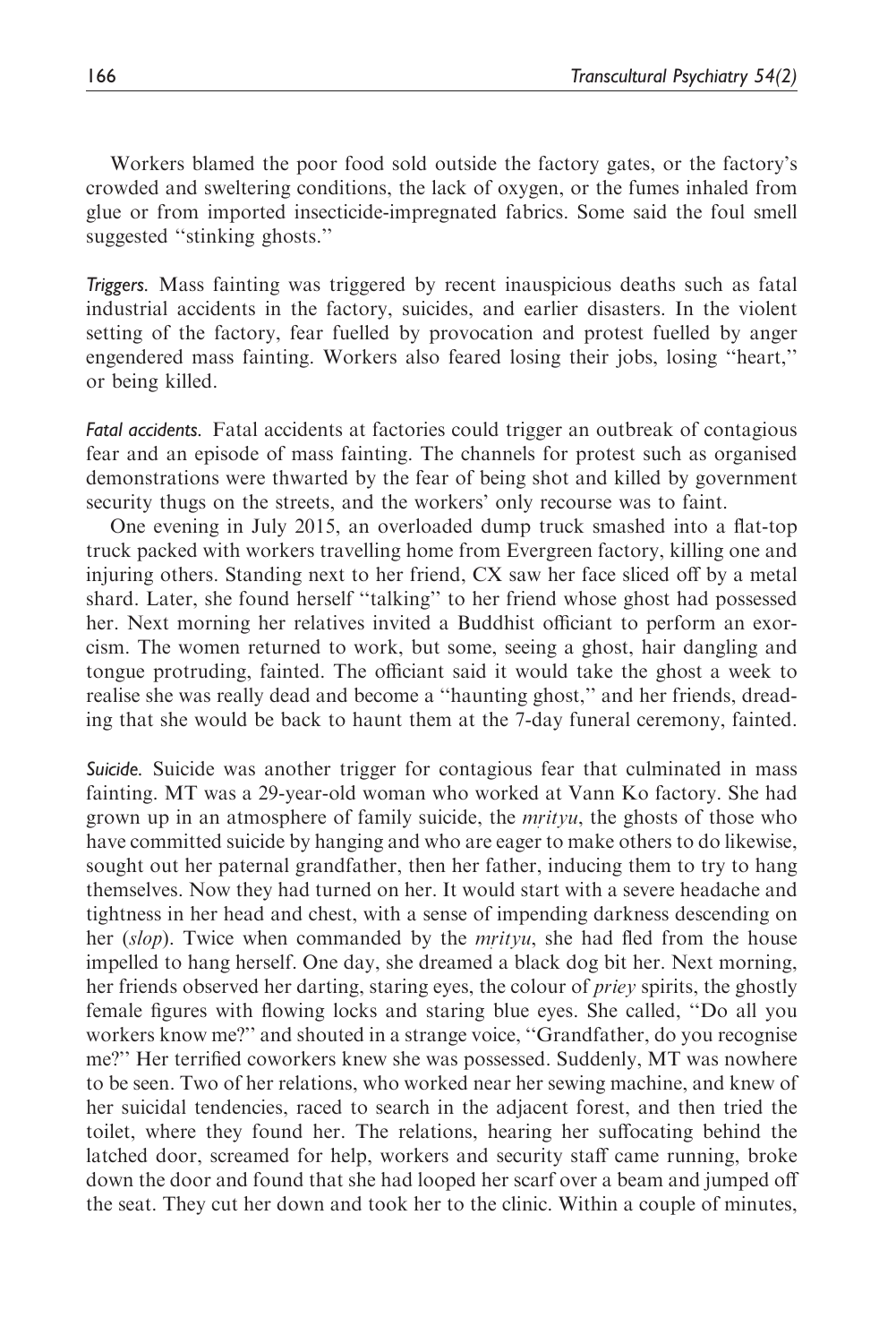more than 100 workers fainted and were all carried off by security to the clinic, lined up on the floor and given serum by the nurse.

The workers would panic at the sight of a fellow worker trying to kill herself, particularly somewhere in the factory. Panic over deaths that took place a generation earlier was eclipsed by the threat of death in the present. These *mrityu* were so<br>found that some effected families literally shardaned their homes where they stood feared that some affected families literally abandoned their homes where they stood and in at least one instance the neighbouring villagers were too terrified to use the land and the house fell into ruin.

Disasters. Earlier disasters producing mass deaths could provoke repercussions. People around the country would be devastated, a ripe setting for aftershocks of protest which, in the arena of the factory, were expressed as mass fainting. In November 2010, 347 people, many of them garment workers, were crushed to death in a human stampede at Diamond Island (Hsu & Burkle, 2012). The people believed that the ghosts of the dead had to find a resting place in the lands from which they had originated.

Just before the first anniversary of the stampede, LT, a 73-year-old traditional healer and lay Buddhist ritual officiant from a village near Heart Enterprise factory, dreamed of the ''Landlord of the Water, Landlord of the Earth'' of the Heart Factory site. The Landlord sat lamenting: ''We are homeless! We have no place to live!'' because Heart Enterprise factory had occupied their territory. Next morning, about 50 workers fainted. Next morning, the Chinese-speaking Khmer manager of Heart Enterprise factory consulted the healer, who shared his dream, which explained the workers had fainted. At once, the management invited the monks to come and perform a ritual to ''sweep out the misfortune.'' While the ceremony was underway, one of the workers was possessed. They believed the mass fainting had been caused by a restless "vagabond ghost" (kmaoc anāthā) who said she was abandoned at Diamond Island and had possessed a worker, who cried in a highpitched voice, "[We], the *kmaoc* ghosts of the dead from Diamond Island, have entered'' and many onlookers became shocked and another episode of mass fainting took place.

In such cases, even the doctor would sometimes agree with the ritual officiant not to send these women to hospital because their pulse, unlike that of a physically unwell person, showed a powerful ''spirit pattern'' and they needed to stay in the clinic to rid them of it.

#### **Discussion**

Based on ethnographic observation and interviews, I suggest that proposed episodes of mass fainting can be understood in terms of individual vulnerability and cultural meanings. For the affected women, the faint is the coming together in one moment of all that she has suffered in her life so far—terror, flashbacks, abuse, pain, powerlessness, vulnerability, injustice, poverty and endless grief and loss. For a garment worker setting off to the factory before dawn each day sandwiched with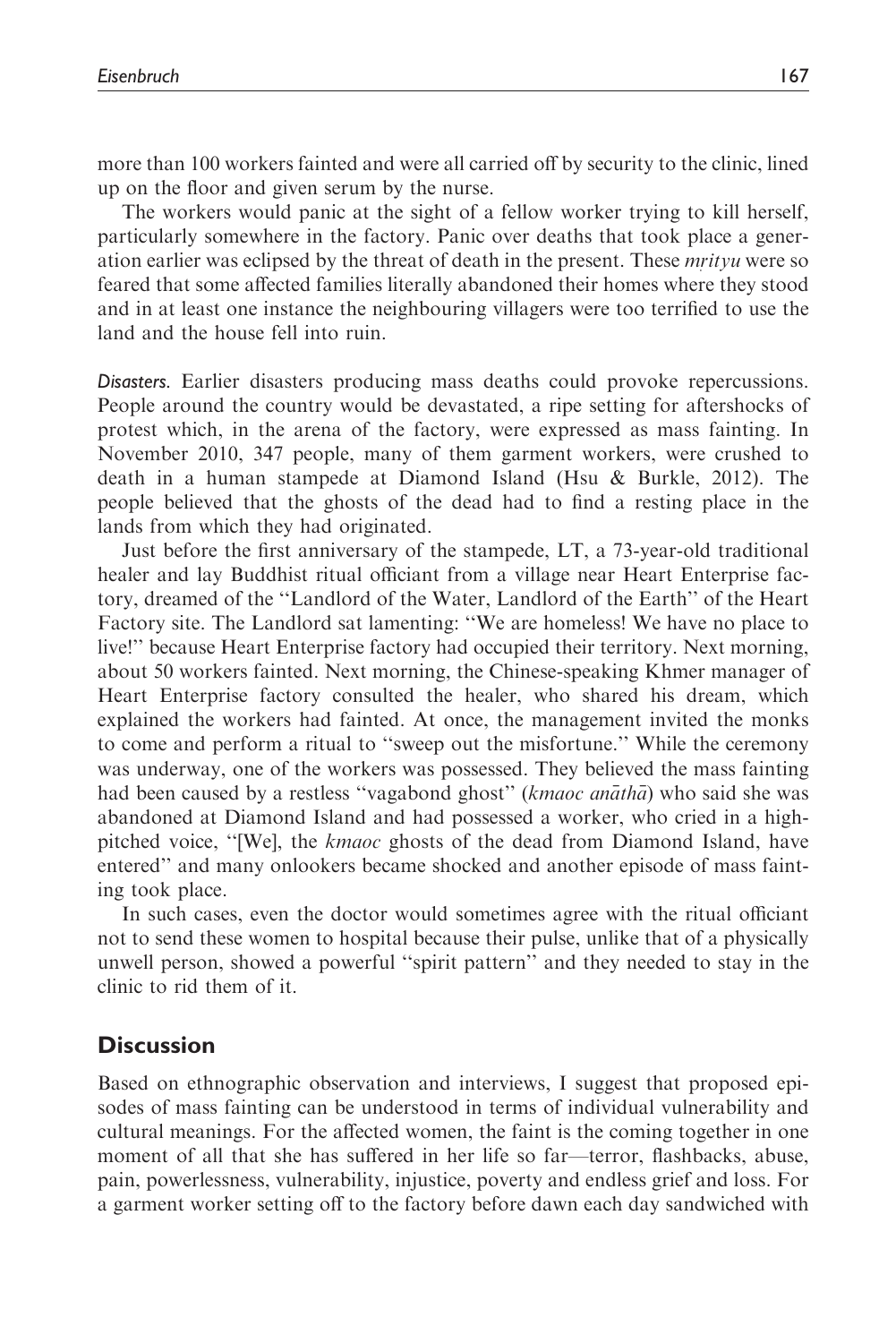others in a flat-top truck and not knowing whether she might be killed at her machine, forced into unwelcome sexual liaisons, caught up in union–management disputes, lose her job, or helplessly succumb to ''fumes,'' there is no escape, and every day is filled with foreboding about what will go wrong next.

#### Fear

Fear seems to predispose workers to fainting, or to trigger it. It shows up in distortions of thinking, perception, and consciousness, which different from Western psycho-physiological constructs of fear. The visceral fear mobilised generations later about the Khmer Rouge, pushes deeply into the Buddhist stratum of fear *(bhaya)* and in the Khmer  $p^h e y$ . The English term "fainting" fails to capture what is described in Buddhist psychology as *vipallāsa* (Rhys Davids & Stede, 1900). The characteristics we see in mass fainting are almost identical to those described in the ancient Indian sources, in which fear from emotional stimuli (vibhavas) such as ghastly noises, seeing ghosts, the cries of owls, the howling of jackals, or murder is embodied, being ''acted out by the trembling of hands and feet, darting motions of the eyes, the hair standing on end, the changing facial colour [going white with fear] or stuttering'' (Weerasinghe, 1997 cited in Brekke, 1999, p. 440).

The language used by the women gives clues to the nature of the faint. When they said "leen don kluon," literally, "they lost awareness of themselves," they hinted at the relationship between distortions of thought, losing their sense of ''self,'' and the loss of consciousness, as if, fleetingly, some of their 19 major and minor souls ( $prolip$ ) vital to life were slipping away. Cambodian belief in the soul, as elsewhere in Southeast Asia, is rooted in animist principles. Thompson points that they are not ''an individual, immaterial principle animating the human body,'' but are ''multiple, material and independent entities which animate not only humans but also certain objects, plants and animals'' (Thompson, 1996, p. 2).

Eventually, chronic fear leads to demoralisation, experienced by some workers after the faint as a "failure of nerve" (bak sbaat), what Chhim (2012) calls "broken courage.''

The current popularisation of traditional views of illness has appropriated the concept of  $sr\leftrightarrow i$ —increasing panic as a person senses a progressive threat to their life—and turned it into a sort of medical disease. The popular health magazine Our State of Health defines  $sr\leftrightarrow i$  as a series of bodily symptoms, which include several, but not all, of the symptoms of the face, limb, abdomen, and chest identified in our findings, including mental lapses or blackouts ( $p^h$ ean  $p^h$ ean) causing loss of recognition of others; poor concentration, memory, and self-control; fear that death is imminent; or fear that they will suddenly stop breathing (dac kyal; Anonymous, 2011a, 2011b). In our findings, the ''whole body syndrome,'' extended to affect a mass of people falling like ninepins, was termed  $sr\leftrightarrow i\leftrightarrow j\leftrightarrow j\leftrightarrow k$ . Traditionally, a person in mortal danger, for example someone suffering prolonged immersion in freezing water, would feel as if it was progressively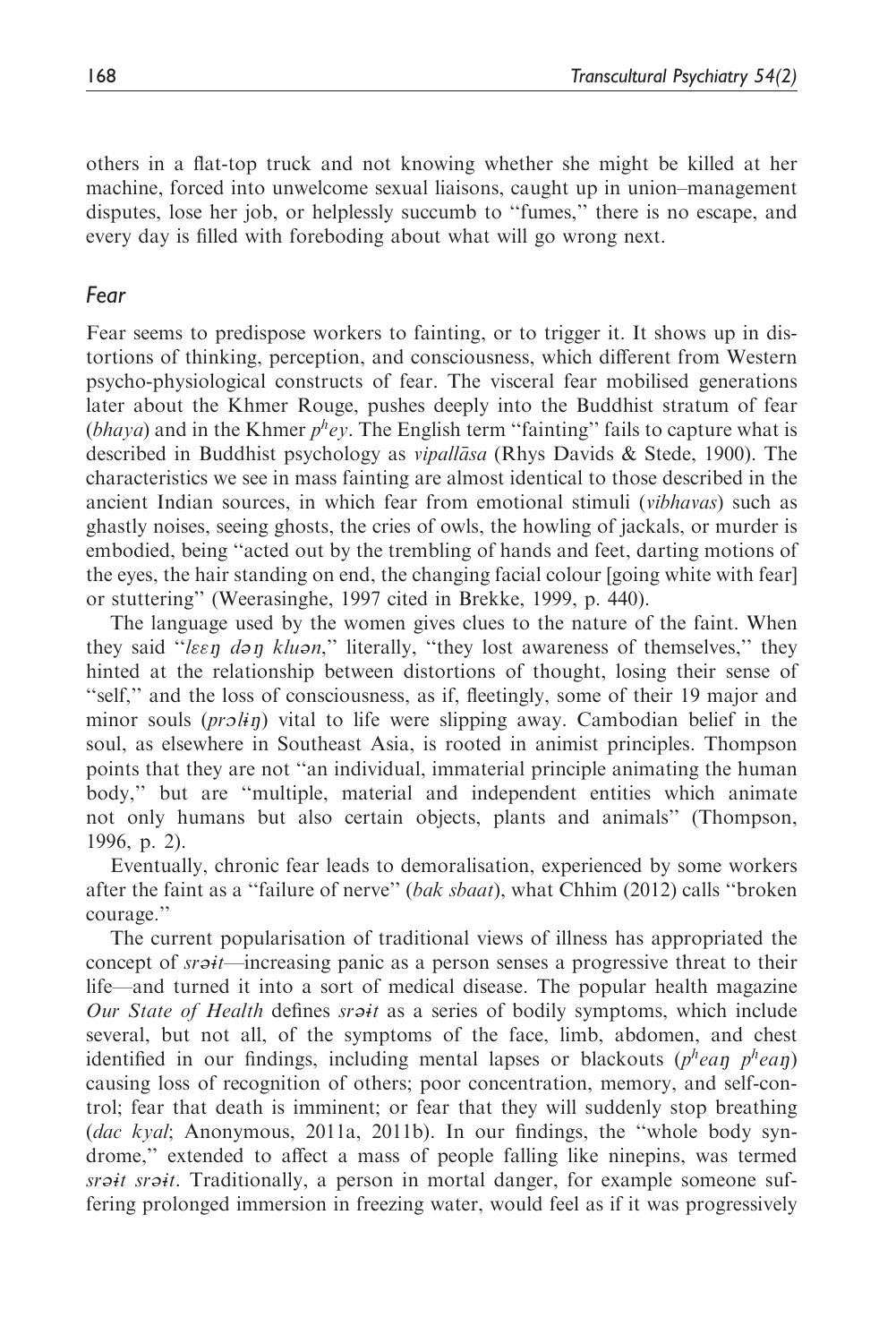Psychiatric labels such as mass psychogenic illness fail to capture what matters to the afflicted women in these factories. Hinton et al.'s (2001) construction of ''wind overload'' (kyal kaa) takes a cultural reading of suffering and reframes it in terms of a Western nosology. Disturbances of wind are ''ethno-physiological'' notions and seriously ill individuals develop ''bodily sensations'' they call ''wind overload'' and, in a cycle of panic, ''catastrophic cognitions'' about impending death. However, with the exception of the sporadic faintings at Flextime factory, I found no episodes of mass fainting that resembled kyal kaa. Instead, the findings reported in this paper suggest that fear from multiple personal, historical, and environmental sources is embodied in local and Buddhist cultural tropes.

#### Protest

Mass fainting seems to be an outcry of protest by disempowered workers whose misery is made more acute by their factory work. These tensions over power spill out on the factory floor. Events at Sabrina factory, for example, show how union leaders, like managers, are implicated. When workers lose confidence in union leaders and an oath is violated, their sense of betrayal is exposed. Typically the most vulnerable workers fall in a faint.

The conflict also involves ethnicity and language. The factories are foreignowned institutions that introduce an ethnic or racial element to their appalling working conditions. Most factories are Chinese-owned and Mandarin the language of foreign ownership. The bosses cannot speak Khmer, the workers Chinese. For a time, the faint has a language all its own, transcending linguistic barriers. At the ceremonies sanctioned by the bosses, the ''multilingual'' scripts that characterise the dramatic moments between bosses and workers make plain the ethnic power conflict and declare the boundaries of conflict between the workers and owners. When the language spoken is not authentic Mandarin, for example, using the language ascribed to the owners is all that matters.

The protest thus seems to be multivocal. It is as if their foreign bosses have put them in harm's way by failing to follow cultural protocols at the factory site and have stirred up old ghosts and guardian spirits who, rather than attacking the foreign bosses, target the innocent workers. This scenario is reminiscent of that of the Malay peasant women who had migrated to factories during a period of euphoric economic growth and who were attacked by Malay-Muslim guardian spirits (keramat; Goh, 2005). It is as if the mass fainting is a protest retelling the story of the struggle over land, how multinationals robbed villagers and guardian spirits. By causing mass fainting, the spirits give the workers back a voice.

The ethnic divisions between the Cambodian workers and the Chinese or Korean bosses are enacted in the real world of industrial conflict between Khmer workers and Chinese bosses, and in the supernatural one in the disparities between Khmer neak taa and Chinese guardian spirits even though, according to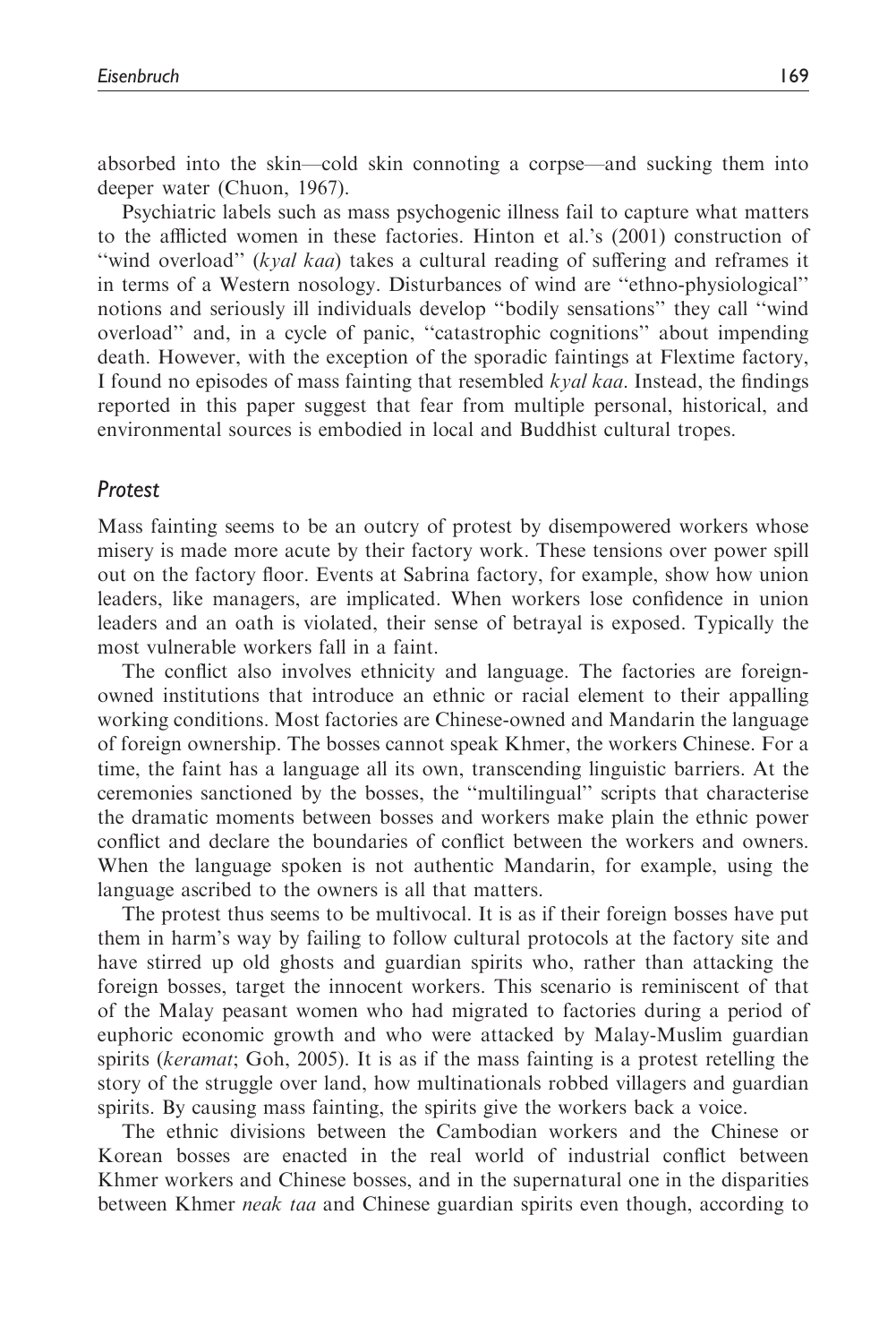lore, Khmer spirits were descended from Chinese ones (Davis, 2013). Likewise, in the factory, a guardian spirit can seize innocent workers, not just those who have violated their rules. In this landscape, owners and workers have complex and sometimes overlapping cultural outlooks. If a Chinese owner allows Chinese but not Khmer rituals to be performed in his factory, he might satisfy his *maa kong* ancestral spirits but not the Khmer ones.

The drama of protest occurs, one might say, as a microcosm of the Buddhist Trai Phum cosmology, thought to have been composed around 1345 CE (Lithai, 1345/1982; Tambiah, 1984). According to this, beings are born into one of three realms, the upper realm of the deities, the middle of men, and the lower of spirits and hells. In the case of the factory workers, they occupy the middle realm poised between nasty spirits in the lower and deities in the upper. In a universe in which respecting the territory of the guardian spirits is important, we can understand the parallel tensions between workers and foreign temporal factory owners and between people and spiritual landowners. When factory tensions trigger a mass fainting cycle, it is as if the women who faint also symbolically die, perhaps in a way momentarily reenacting the horrors of the killing fields.

When prompted by inauspicious death, mass fainting invariably connects with haunting spirits. In neoliberal Cambodia, where it has become an emblem of the fragility of life, death seems to be around every corner. In Theravada Buddhist countries including Cambodia, the dead are ''gone, but not departed'' and remain ''active members of the community,'' and the land may be dangerous for those who walk on it (Ladwig, 2012). For those affected by mass fainting, the haunting spirits—homeless or vagabond ghosts, ghosts that pull at your feet, haunting ghosts, and suicide ghosts—tell the story of life in danger. In the factory, ghosts fill workers with dread, retelling the story of their suffering. The ghosts of those who died in an industrial accident fear losing their worldly attachments and will do anything, even attack garment workers, to stop others from acquiring what they have lost. These ghosts terrify workers, who fear their backlash and faint. Cambodian cosmology is syncretic, with animist and Hindu as well as Buddhist elements and, according to Hindu mythology, the *pistaca* haunt killing fields, feed on human flesh, possess people (McDaniel, 2012), and drive them to madness (Bhugra, 1992); the Pali word piśāca evidently gives rise to the Khmer word baysaac.

Mass fainting after a serious accident reactivates the horror of the infamous Khmer Rouge burial pits which the ghosts inhabit. The threat of assassination by a spirit signals the pathology in the neoliberal human world, which shadows the experience of an earlier generation under Khmer Rouge communism, where profits soared and life was cheap.

The Buddhist funerary rituals seem to offer comfort in protecting workers from the constant threat of fatal industrial accidents. The rituals also seem to bolster the workers' morale by finally addressing the deep-seated connections to the Khmer Rouge killing fields. The workers believed that the ritual ceremonies brought a halt to further episodes of fainting at that factory, but no conclusions can be drawn from this descriptive study to justify their beliefs.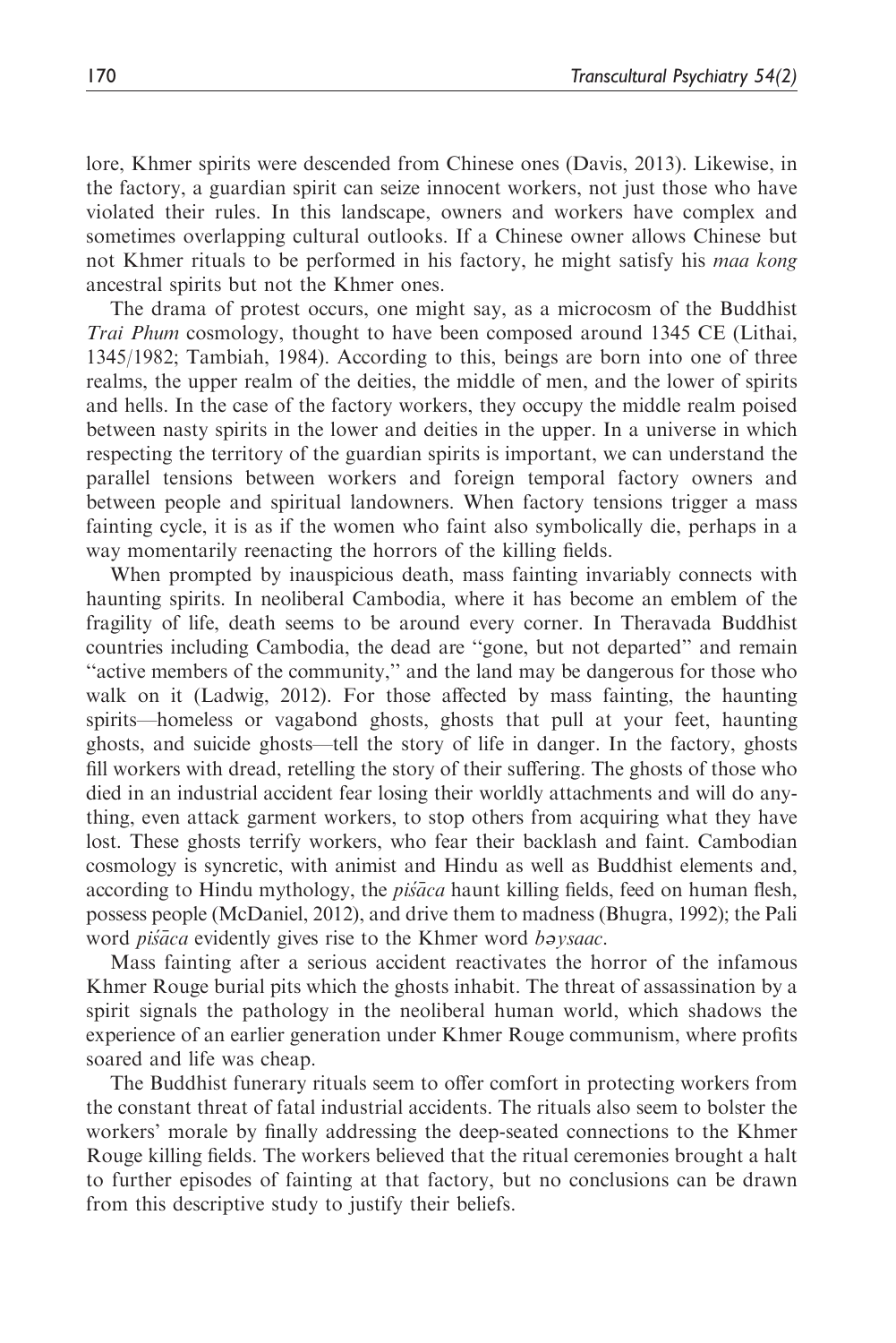#### Contagion

Workers fearing mass fainting thought of ''toxin as chemical'' but many seemed to believe that ''toxin as spirit'' was the real cause. The fear that vagabond ghosts are contagious is fuelled by the idea that a toxic ghost might jump from one site of disaster to another.

Fainting can form a chain of fear in which workers are convinced that something has caused an infectious outbreak (Gothe, Molin, & Nilsson, 1995). In the June Bug epidemic, in June 1962, 40 out of 200 women working in the dressmaking department of a textile factory in North Carolina suddenly became violently ill, terrified of a contagious infection caused by an unidentified insect from England, and they developed symptoms such as numbness, nausea, dizziness, and fainting; the rumours spread and caused more workers to become stricken (Kerckhoff & Back, 1968; Schmuck, 1969). Similarly, Olkinuora (1984) noted that fainting starts with a generalised belief (e.g., that a toxic substance is to blame), followed by a precipitating event (e.g., malodour) perceived as a threat (e.g., brain damage), and physiological arousal (e.g., fainting), leading to a new belief that gives meaning to the sense of arousal and spreads by contagion. In his seminal work on the phantom anesthetist of Matoon, a small town in Illinois, Johnson (1945) reported a series of householders who, night after night, became convinced that they were being poisoned by gas emitted by an ''anesthetic prowler on the loose,'' and which paralysed their legs and caused other somatic symptoms. In their review of this event, Bartholomew and Victor (2004, p. 229) advance a social interpretation of mass fainting as a chain reaction to perceived attack by fumes that gives rise to a ''collective anxiety attack'' involving ''normal socio-cultural and socio-psychological processes, rather than psychopathology.''

Wessely argues that anxiety about toxic exposure, rather than exposure itself, probably explains most episodes of mass fainting, as with nuns in France in the 15th century, soldiers in the 20th, or victims of terror in the 21st (Bartholomew & Wessely, 2002, p. 304; Wessely, 2000). Even if workers talk of fumes as causing mass fainting, it is not their understanding of organic chemistry at work but a fear of contagion in its fullest expression as natural and supernatural. Auxéméry  $(2012)$ has depicted contagion in which the symptoms of the first to be contaminated spread to others by mimicry. In Cambodia, many communicable and noncommunicable diseases are viewed, along with sorcery, as contagious. They are seen as consequences of moral violations by a forbear who is made ill by his ancestral spirits (Eisenbruch, 1992).

This notion of contagion makes sense in the multinational neoliberal setting. Xenophobia fuels the fear that imported fabrics are noxiously impregnated. In Thailand, mass fainting was said to be caused by Vietnamese poisoning of food in an assault on the sexual vitality of the Thai people (Jilek & Jilek Aall, 1977). Popular opinion holds that Cambodia fell prey to contamination by the Thai tiger to the west and the Vietnamese crocodile to the east and has now spread to the Chinese factories in their midst.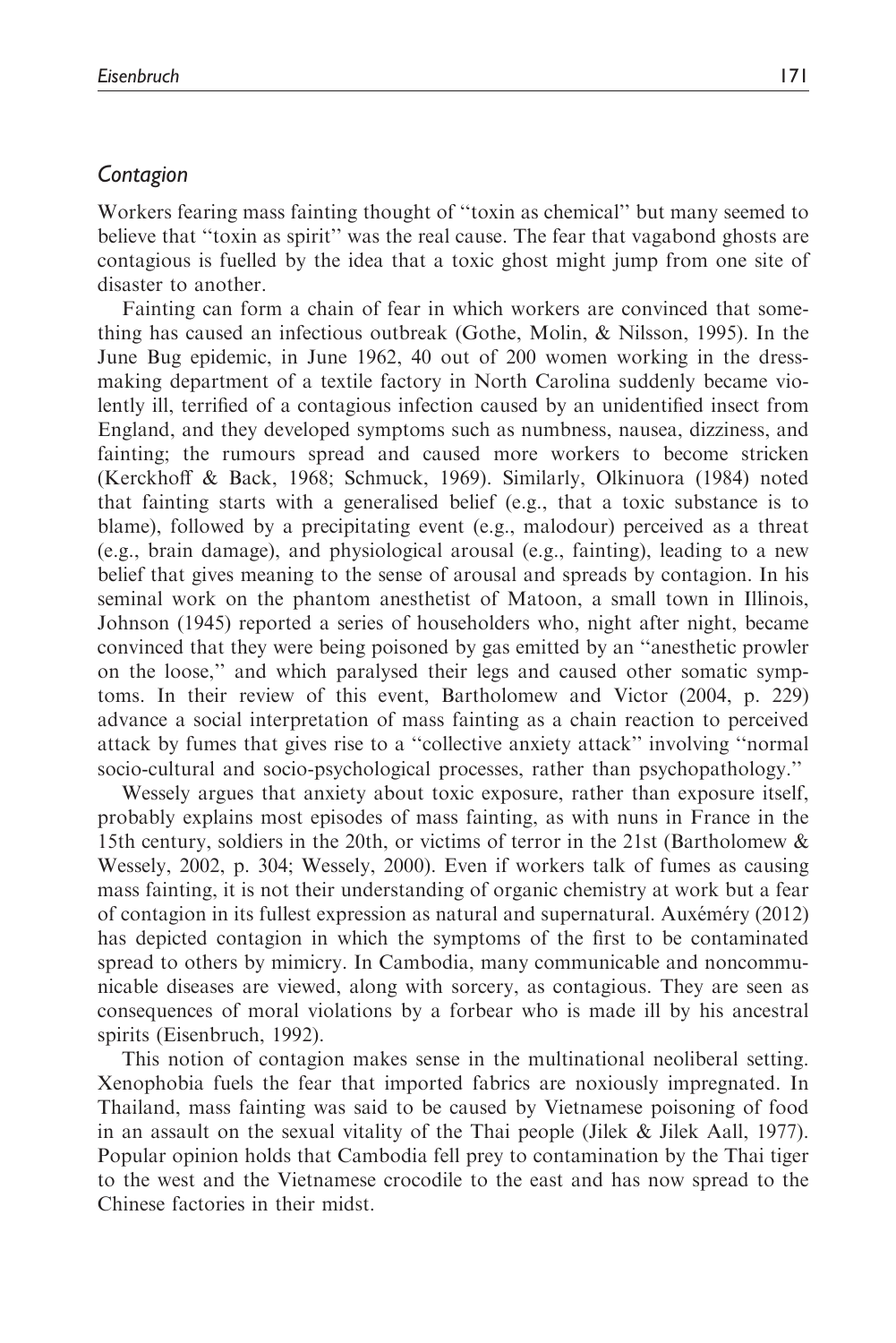#### Dreams

Popular Buddhist and Hindu conceptions of dreams are closely connected with the interpretation of omens or portents of misfortune or disaster (Doniger, 1984; Young, 2001), and the recurring dreams of the Cambodian workers that presage mass fainting seem to delineate the factory's social tensions. Dreams, however, emerge from a much larger narrative than the script that foretells mass fainting. Dreams may express the symbolic displacement of people by spiritual landlords made homeless by greed, the drama played out in callous and cynical land-grabbing. They can also depict the stain of genocide, with the river of blood a metaphor for the violence of the Khmer Rouge time, and the revolutionary national anthem replete with the workers' blood spilling out in indignation and a resolute urge to fight (Chandler, 1976).

#### History, trespass, and the factory as nonplace

People connected factories with former Khmer Rouge ''killing fields.'' The Khmer Rouge had no inclination to seek permission from the spiritual proprietors before executing people there, and the workers feared these ''killing fields'' as inauspicious places where massed ghosts would lurk. The Khmer Rouge had primed the land for trouble, and the construction of factories a generation or two later completed the violation. The Khmer Rouge had been arch trespassers and so now were the foreign factory owners.

Trespass is a form of provocation that leads to mass fainting, and the fear of the guardian spirits of the factory sites is as old as pre-Angkorian history. There are parallels in other settings, such as when students at a Kampong Cham high school were made to stand at attention under a large tree and fainted because they had angered the tree's guardian spirit (Somphose, 2011). The faint then is an expression of the triangulation in the three-way conflict between guardian spirits, factory owners, and workers, and the guardian spirits have the authority to carry unconscious powerful messages to the world.

Building construction in Cambodia remains governed by spiritual and legal ordinances. When the Independence Monument was under construction in 1962, the builders levelled the guardian spirit's ground and then had trouble with their machinery. King Suramarit issued a decree for the spirit to keep his ground at the adjacent Bodhi tree and to leave the people alone. As supreme landlord, he outranked the spirit, who submitted and left the workers in peace.

This idea of trespass can be seen in the Buddhist *suttas* used in treatment. In one, 500 monks who take shelter at the base of a tree inhabited by spirits unwittingly disrespect them and are attacked and driven away in panic (Buddharakkhita, 1989). The monks, like the factory women, were on the verge of fainting, their brains blanketed by ''visions, noise and stench.'' Not unlike the panicking factory workers who ran to the factory exit, they ran to the Buddha, who ordered them to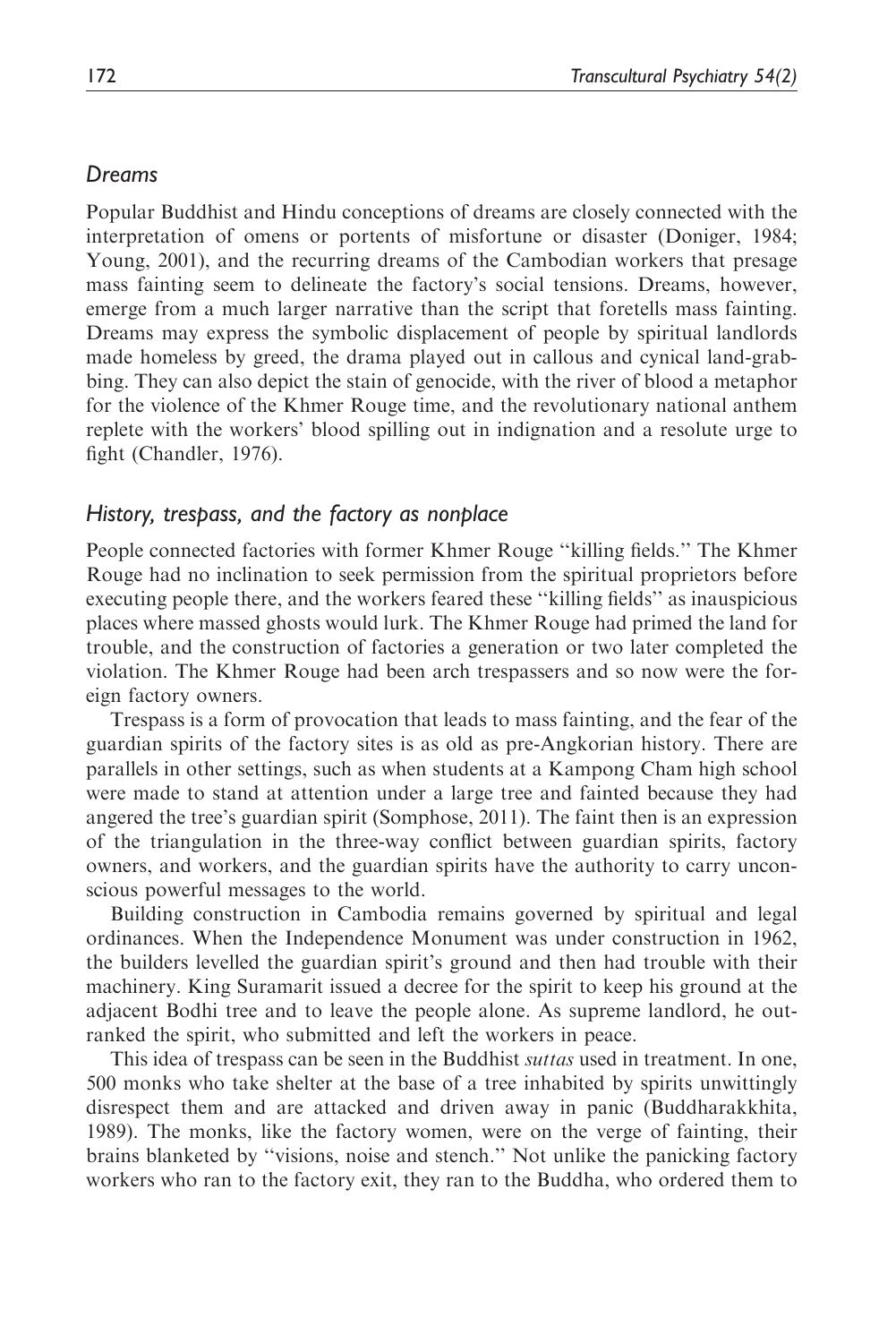return and recite the Karanīyamettā *sutta* (Jayasekera, 1985), and at once the enjuite stanned bounting them spirits stopped haunting them.

Mark Augé talks of "place-making" and "non-place" (Augé, 1995 cited in Ferguson, 2014), and I suggest that the proliferation of new factories has destroyed the ''place'' that once was replete with ancestral spirit connections. In ''non-place'' are the garment workers, whose links with the spirit world have been damaged. They live in a spiritual dystopia, in Augé's terms, a "supermodernity," where it becomes hard to fuse old and new.

## **Conclusion**

Most previous work on mass fainting has been carried out by psychiatrists who emphasise the clinical and individual dimensions, or by anthropologists who highlight social structure and cultural symbols. The findings in this paper bridge the gap between these approaches. Decoded through its cultural motifs of fear and protest, contagion, forebodings, the bloody Khmer Rouge legacy, and trespass, mass fainting in Cambodia becomes less enigmatic.

The findings reported here have broader implications. Although meaningful attempts have been made to improve working conditions, mass fainting still persists and likely will not abate while agencies remain oblivious to the cultural significance of the phenomenon. The Asian garment sector is a setting for human tragedy. In 2013, the world witnessed the Rana Plaza accident in Bangladesh, the worst in garment industry history, in which 1,127 were killed (Motlagh, 2014). In its wake, garment workers in Bangladesh suffered ''mass hysteria'' or ''mass psychogenic illness'' (''Psychological Distress May Explain,'' 2013) and further research is needed if the phenomenon examined in this paper is to shed light on similar events in other Asian sweatshop settings.

Oversimplifying the dynamics of mass fainting in terms of secondary gain can stigmatise workers. Workers do not consciously intend to faint. They get nothing from it and may lose their jobs. Symptomatic solutions, such as calling in monks to conduct ceremonies, with the intention of manipulating women to return to work, are an abuse of ''culture'' and change nothing structurally. Advocates may be more effective if they develop culturally responsive policies and improve on-the-job cross-cultural training and engagement with management. Traditional beliefs should not be misused in the service of perpetuating inequities. Performed with goodwill by factory management, interventions might ameliorate industrial tensions. Performed cynically, however, they could be misused to silence the demands for improved working conditions.

The recurrent episodes of mass fainting have contributed to increases in salaries, but work conditions remain appalling, and there is no sign that mass fainting will abate despite the programs initiated to educate workers. Campaigns focusing on poor nutrition and working conditions would be strengthened by better understanding of Cambodian factory workers' beliefs about mass fainting and an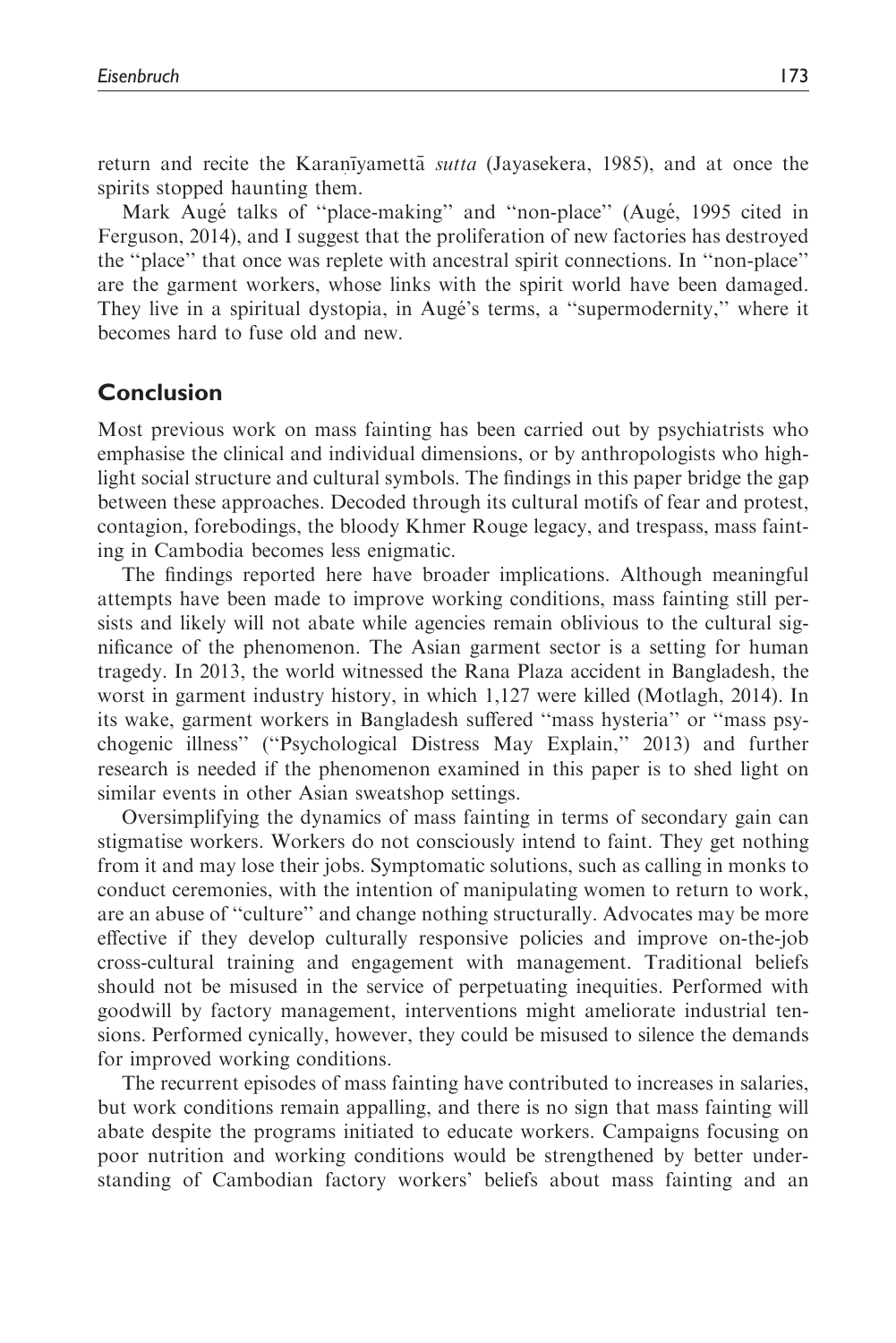understanding of the cultural treatments offered. At the same time, however, there is impunity and public violence, protesting garment workers are shot in the streets and political leaders imprisoned (Eisenbruch, 2016b).

The United Nations post-2015 development agenda advocates sustainable development and leaving no one behind. The voices of the most vulnerable need to be heard if there is to be any real, shared development. Understanding what Cambodians are saying through mass fainting episodes is an effort to contribute to this goal.

#### Acknowledgements

I am indebted to Thel Thong, Phally Chhun, and Chou Sam Ath for their invaluable contributions in the field in Cambodia. David Chandler and Willem van de Put have made valuable contributions in the critique of the work. I would like to thank the many women and men who so willingly shared their stories.

## Ethical Approval

All procedures performed in studies involving human participants were in accordance with the ethical standards of the institutional and/or national research committee and with the 1964 Helsinki declaration and its later amendments or comparable ethical standards.

#### Informed consent

Informed consent was obtained from all individual participants included in the study.

## Declaration of Conflicting Interests

The author(s) declared no potential conflicts of interest with respect to the research, authorship, and/or publication of this article.

## Funding

The author(s) disclosed receipt of the following financial support for the research, authorship, and/or publication of this article: The research was funded by project grants from the Australian Research Council DP0665062 and LP110200049 and the Berghof Foundation.

## **Notes**

- 1. Factories are named because this is the only certain way to identify them. There is an almost deliberate hiding of the links between factories, what they make, and the type and brand names of the apparel produced (see global value chain analysis in Arnold, 2014). It is important that the public can link the shirts, jeans, and footwear manufactured in these rather remote-seeming factories in Cambodia with the big brand names so popular in the West. There is nothing confidential about these links, they are available on websites and databases but are seldom identified by the media. Here, the garment brands when known are listed.
- 2. The Karanīyamettā *sutta* is a discourse of 10 verses in the Buddhist Pali canon which  $\frac{1}{2}$  is detected by months to use of  $\frac{1}{2}$ includes the virtues of *metta* or "loving kindness." It is usually recited by monks to ward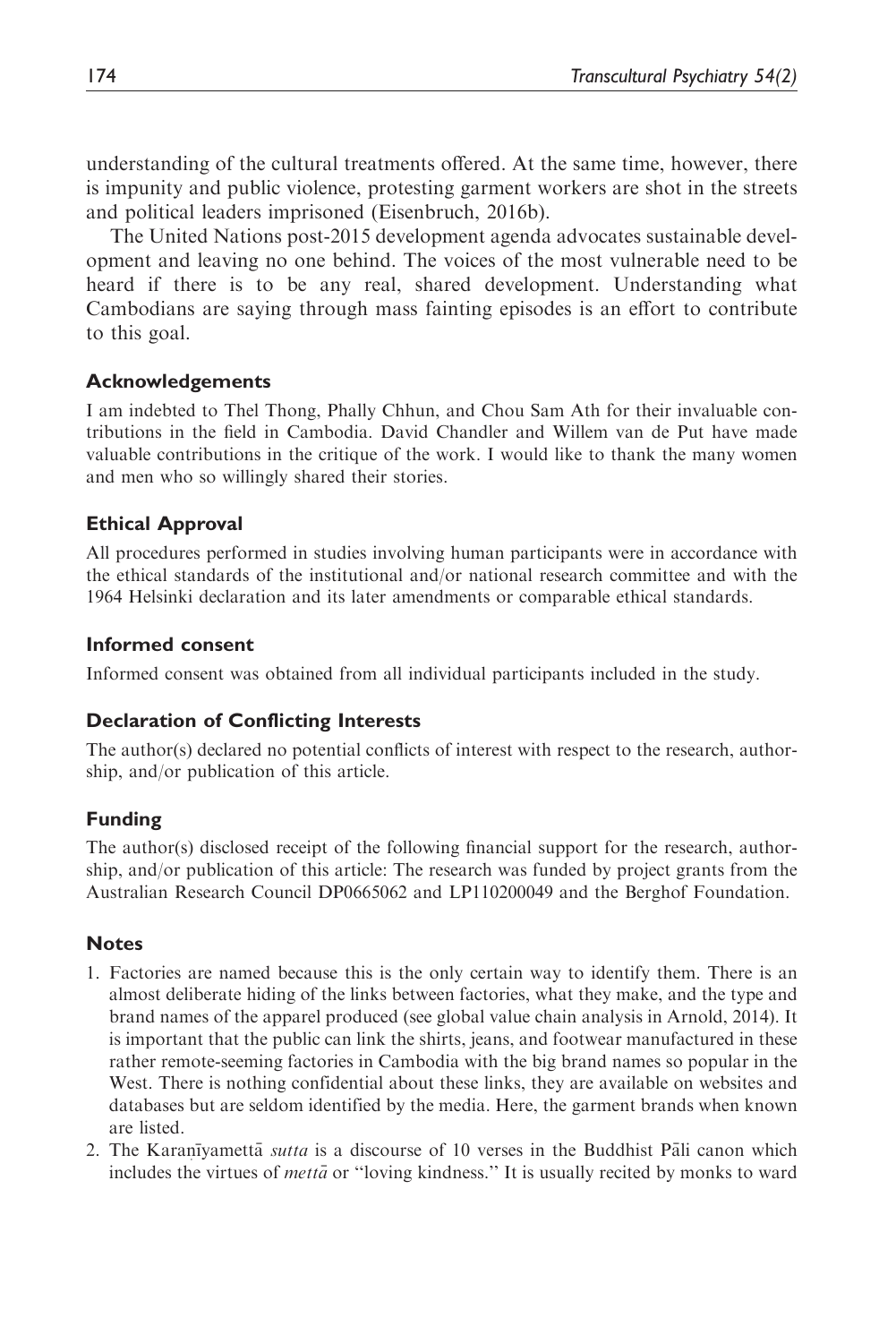off attack by ghosts and spirits, especially when someone is weak or vulnerable. The Karanīyamettā *sutta* extols *mettā* or loving kindness (Buddhist Institute, 1967, p.13) and normates or restores wellbeing and bealth (Sulliven, Wiist, & Wayment, 2010) promotes or restores wellbeing and health (Sullivan, Wiist, & Wayment, 2010).

#### **References**

- Ackerman, S. E. (1991). Dakwah and Minah Karan: Class formation and ideological conflict in Malay society. Bijdragen tot de Taal-, Land- en Volkenkunde, 147(2–3), 193–215.
- Anonymous. (2011a). Cumngee sreet. Sokhaphiep Yeeng [Our health], 61.
- Anonymous. (2011b). Slon slao. Sokhaphiep Yeeng [Our health], 66.
- Arnold, D. (2013). Workers' agency and re-working power relations in Cambodia's garment industry. Manchester, UK: University of Manchester.
- Arnold, D. (2014). Workers' agency and power relations in Cambodia's garment industry. In A. Rossi, A. Luinstra, & P. John (Eds.), Towards better work: Understanding labour in apparel global value chains (pp. 212–231). Basingstoke, UK: Palgrave Macmillan.
- Auxéméry, Y. (2012). Contagious psychosis: Different entities and conditions. La folie contagieuse: Étude de différentes entités et de leurs conditions d'apparition, 170(8), 527–532.
- Bartholomew, R. E. (1990). Ethnocentricity and the social construction of ''mass hysteria''. Culture, Medicine and Psychiatry, 14(4), 455–494.
- Bartholomew, R. E. (1994). Tarantism, dancing mania and demonopathy: The anthropolitical aspects of ''mass psychogenic illness''. Psychological Medicine, 24(2), 281–306.
- Bartholomew, R. E., & Goode, E. (2000). Mass delusions and hysterias. Skeptical Inquirer, 24(3), 20–28.
- Bartholomew, R. E., & Victor, J. S. (2004). A social-psychological theory of collective anxiety attacks: The ''mad gasser'' reexamined. The Sociological Quarterly, 45(2), 229–248.
- Bartholomew, R. E., & Wessely, S. (2002). Protean nature of mass sociogenic illness. The British Journal of Psychiatry, 180(4), 300–306.
- Bartholomew, R. E., Wessely, S., & Rubin, G. J. (2012). Mass psychogenic illness and the social network: Is it changing the pattern of outbreaks? *Journal of the Royal Society of* Medicine, 105(12), 509–512.
- Bernard, H. R. (1994). Research methods in anthropology: Qualitative and quantitative approaches. Thousand Oaks, CA: SAGE.
- Better Factories Cambodia (BFC). (2013). Thirty first synthesis report on working conditions in Cambodia's garment sector and statement of the Project Advisory Committee. Phnom Penh, Cambodia: Author.
- Bhugra, D. (1992). Psychiatry in ancient Indian texts: A review. History of Psychiatry, 3(10), 167–186.
- Boddy, J. P. (1994). Spirit possession revisited: Beyond instrumentality. Annual Review of Anthropology, 23, 407–434.
- Brekke, T. (1999). The role of fear in Indian religious thought with special reference to Buddhism. Journal of Indian Philosophy, 27(5), 439–467.
- Buddharakkhita, A. (1989). Metta: The philosophy and practice of universal love. Kandy, Sri Lanka: Buddhist Publication Society.
- Buddhist Institute. (1967). Paritta Samao Thiennea Pali [Pali Paritta]. Phnom Penh, Cambodia: Author.
- Cambodian Center for Human Rights (CCHR). (2013). Garment factories and supply chains. Retrieved from [http://www.sithi.org/temp.php?url](http://www.sithi.org/temp.php?url=bhr/bhr_list.php&lg=)=[bhr/bhr\\_list.php&lg](http://www.sithi.org/temp.php?url=bhr/bhr_list.php&lg=)=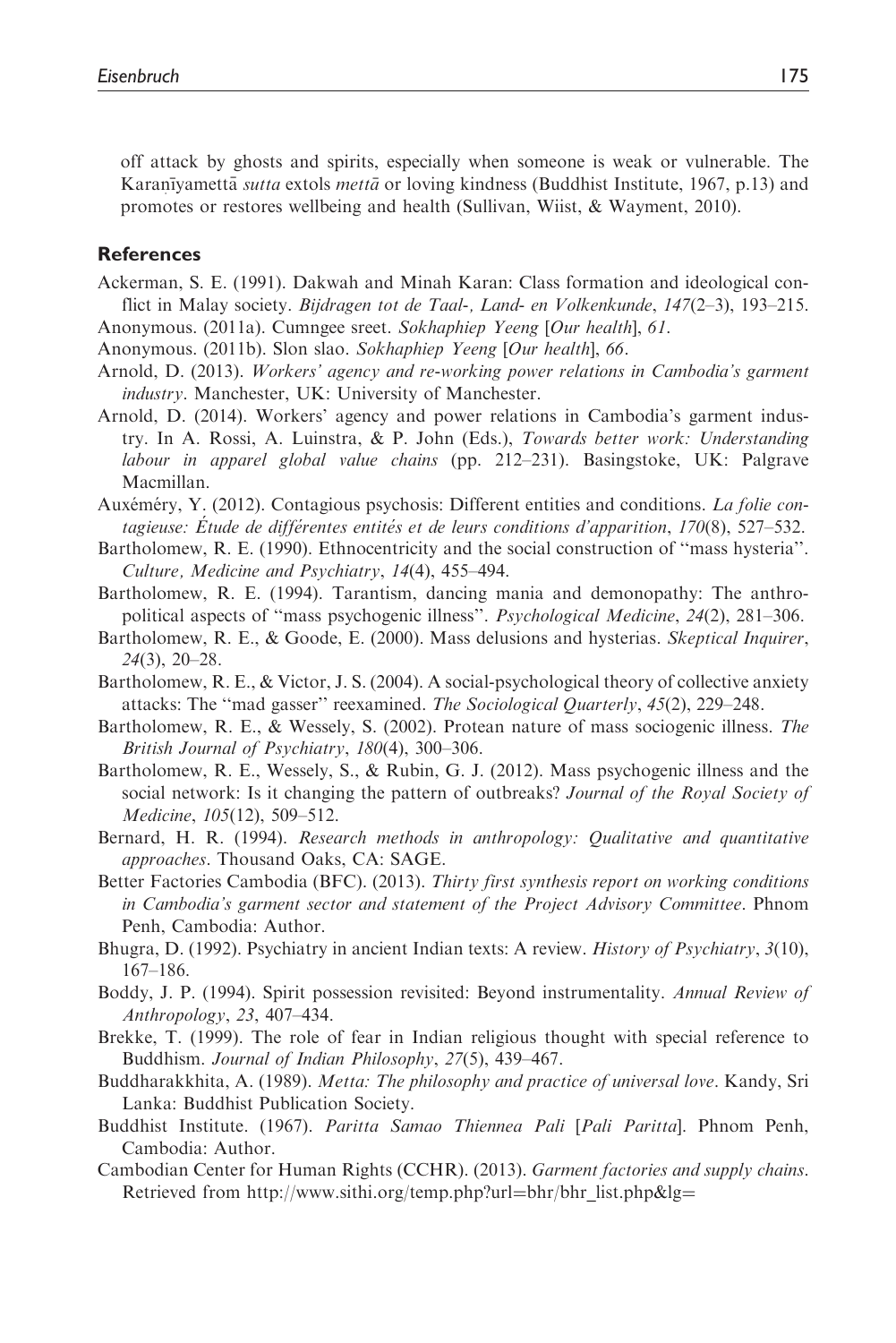- Chandler, D. P. (1976). The constitution of democratic Kampuchea (Cambodia): The semantics of revolutionary change: Notes and comment. *Pacific Affairs*, 49(3), 506–515.
- Chhim, S. (2012). Baksbat (broken courage): The development and validation of the Inventory to Measure Baksbat, a Cambodian trauma-based cultural syndrome of distress. Culture, Medicine and Psychiatry, 36(4), 640–659.
- Chuon, N. V. P. B. (1967). Vachana nukrom khmer [Khmer Dictionary]. Phnom Penh, Cambodia: Institut Bouddhique.
- Clements, C. J. (2003).Mass psychogenic illness after vaccination. Drug Safety, 26(9), 599–604.
- Davis, E. W. (2013). Khmer spirits, Chinese bodies: Chinese spirit mediums and spirit possession rituals in contemporary Cambodia. In T. A. Reuter & A. Horstmann (Eds.), *Faith* in the future: Understanding the revitalization of religions and cultural traditions in Asia (pp. 177–196). Leiden, the Netherlands: Brill.
- Derks, A. (2006). Khmer women and global factories. In L. C.-P. Ollier & T. Winter (Eds.), Expressions of Cambodia: The politics of tradition, identity, and change (pp. 193–203). London, UK: Routledge.
- Doniger, W. (1984). *Dreams, illusion, and other realities*. Chicago, IL: University of Chicago Press.
- Eisenbruch, M. (1992). The ritual space of patients and traditional healers in Cambodia. Bulletin de l'Ecole Française d'Extreme-Orient, 79(2), 283-316.
- Eisenbruch, M. (2016a). Mass psychogenic illness (MPI) Mass fainting in Cambodia. Australian and New Zealand Journal of Psychiatry, 50(S1), 118.
- Eisenbruch, M. (2016b). The psychiatry of impunity: Transitional justice in Cambodia. Australian & New Zealand Journal of Psychiatry, 18(S1), 136.
- Ferguson, J. M. (2014). Terminally haunted: Aviation ghosts, hybrid Buddhist practices, and disaster aversion strategies amongst airport workers in Myanmar and Thailand. The Asia Pacific Journal of Anthropology, 15(1), 47–64.
- Goh, B. L. (2005). Malay-Muslim spirits and Malaysian capitalist modernity: A study of keramat propitiation among property developers in Penang. Asia Pacific Viewpoint, 46(3), 307–321.
- Gothe, C. J., Molin, C., & Nilsson, C. G. (1995). The environmental somatization syndrome. Psychosomatics, 36(1), 1–11.
- Hempelmann, C. F. (2007). The laughter of the 1962 Tanganyika ''laughter epidemic''. Humor, 20(1), 49–71.
- Hinton, D., Hinton, S., Um, K., Chea, A., & Sak, S. (2002). The Khmer ''weak heart" syndrome: Fear of death from palpitations. Transcultural Psychiatry, 39(3), 323–344.
- Hinton, D., Um, K., & Ba, P. (2001). Kvol goeu ("wind overload") Part I: A cultural syndrome of orthostatic panic among Khmer refugees. Transcultural Psychiatry, 38(4), 403–432.
- Hinton, D. E., Lewis-Fernández, R., & Pollack, M. H. (2009). A model of the generation of ataque de nervios: The role of fear of negative affect and fear of arousal symptoms. CNS Neuroscience and Therapeutics, 15(3), 264–275.
- Hollan, D. (1997). The relevance of person-centered ethnography to cross-cultural psychiatry. Transcultural Psychiatry, 34(2), 219–234.
- Hsu, E. B., & Burkle, F. M. (2012). Cambodian Bon Om Touk stampede highlights preventable tragedy. Prehospital and Disaster Medicine, 27(5), 481–482.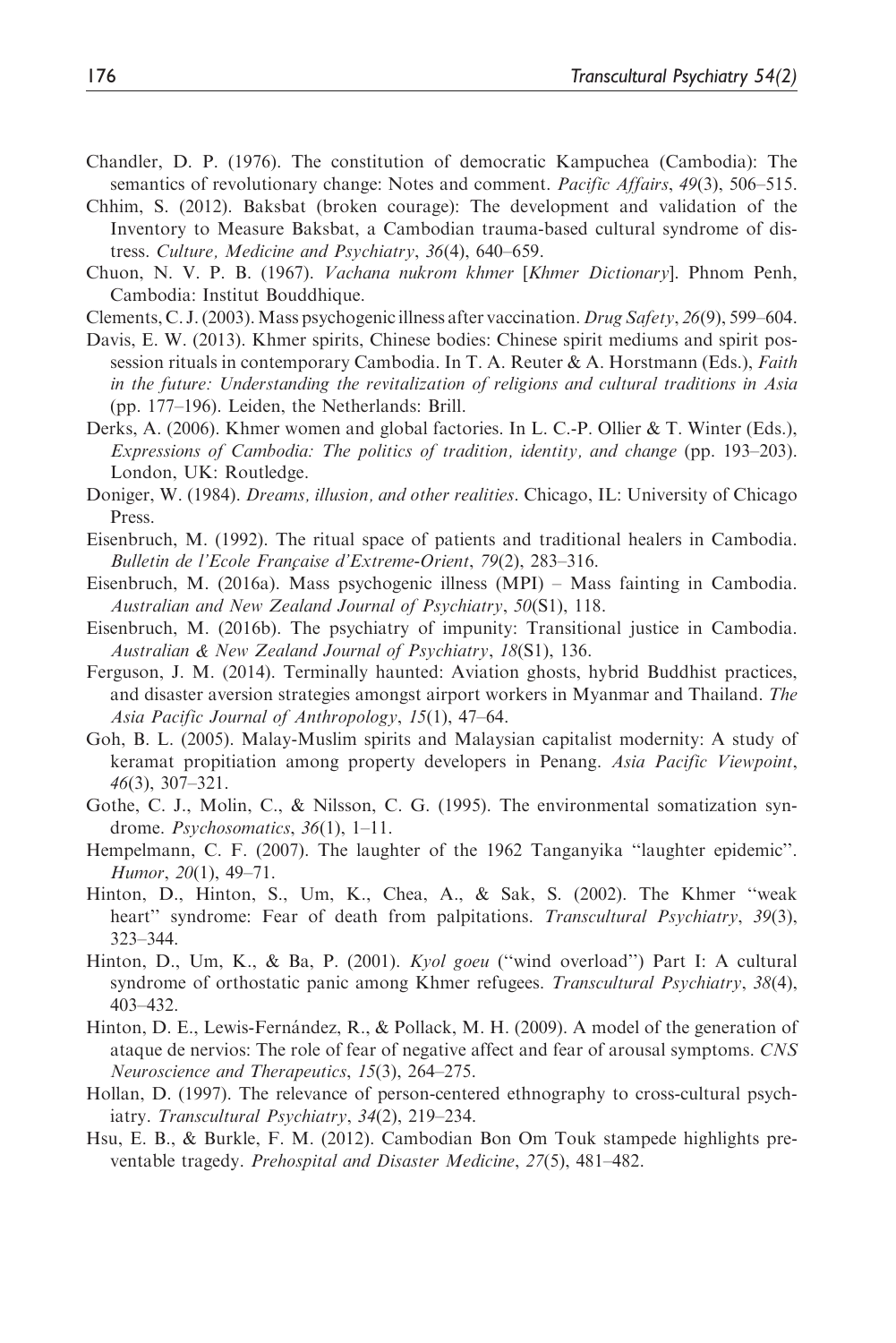- Huffman, F. E., Lambert, C.-R. T. & Im, P. (1970). Cambodian system of writing and beginning reader with drills and glossary. New Haven: Yale University Press.
- Hundreds of girls taken to hospital after mass fainting spell linked to cervical cancer vaccine hits Colombia. (2014). Daily Mail. Retrieved from [http://www.dailymail.co.uk/news/arti](http://www.dailymail.co.uk/news/article-2756213/Hundreds-girls-taken-hospital-mass-fainting-spell-linked-cervical-cancer-vaccine-hits-Colombia.html)[cle-2756213/Hundreds-girls-taken-hospital-mass-fainting-spell-linked-cervical-cancer](http://www.dailymail.co.uk/news/article-2756213/Hundreds-girls-taken-hospital-mass-fainting-spell-linked-cervical-cancer-vaccine-hits-Colombia.html)[vaccine-hits-Colombia.html](http://www.dailymail.co.uk/news/article-2756213/Hundreds-girls-taken-hospital-mass-fainting-spell-linked-cervical-cancer-vaccine-hits-Colombia.html)
- International Labour Organization (ILO), & Better Factories Cambodia (BFC). (2012). Experts by experience. Phnom Penh, Cambodia: Author.
- Jayasekera, U. D. (1985). *The three suttas (Tun sūtraya): Mangala sutta, Ratana sutta*, Karanīya-metta sutta. Dehiwala, Sri Lanka: Sridevi Printing Works.<br>1. W. S. Hels Aell J. (1977), Massanhystoria Mit Kong Symptomatic
- Jilek, W., & Jilek Aall, L. (1977). Massenhysterie Mit Koro Symptomatik In Thailand [Mass hysteria with Koro symptoms in Thailand]. Schweizer Archiv fur Neurologie, Neurochirurgie und Psychiatrie, 120(2), 257–259.
- Johnson, D. M. (1945). The ''phantom anesthetist'' of Mattoon: A field study of mass hysteria. Journal of Abnormal and Social Psychology, 40(2), 175–186.
- Kenney, P. (1993). Working-class community and resistance in pre-Stalinist Poland: The Poznański textile strike, Lódz, September 1947. Social History, 18(1), 31–51.
- Kerckhoff, A. C., & Back, K. W. (1968). The June bug: A study of hysterical contagion. New York, NY: Appleton Century Crofts.
- Ladwig, P. (2012). Visitors from hell: Transformative hospitality to ghosts in a Lao Buddhist festival. Journal of the Royal Anthropological Institute, 18(Suppl. 1), S90–S102.
- Lithai, P. (1982). Trai Phum Three worlds according to King Ruang, a Thai Buddhist cosmology (F. Reynolds & M. B. Reynolds, Trans.). Berkeley: University of California Press. (Original work published 1345).
- McDaniel, J. T. (2012). Encountering corpses: Notes on zombies and the living dead in Buddhist Southeast Asia. Kyoto Review of Southeast Asia, 12. Retrieved from [https://](https://kyotoreview.org/issue-12/encountering-corpses-notes-on-zombies-and-the-living-dead-in-buddhist-southeast-asia/) [kyotoreview.org/issue-12/encountering-corpses-notes-on-zombies-and-the-living-dead](https://kyotoreview.org/issue-12/encountering-corpses-notes-on-zombies-and-the-living-dead-in-buddhist-southeast-asia/)[in-buddhist-southeast-asia/](https://kyotoreview.org/issue-12/encountering-corpses-notes-on-zombies-and-the-living-dead-in-buddhist-southeast-asia/)
- Modan, B., Swartz, T. A., & Tirosh, M. (1983). The Arjenyattah epidemic. A mass phenomenon: Spread and triggering factors. *Lancet*, 2(8365–8366), 1472–1474.
- Motlagh, J. (2014). The ghosts of Rana Plaza. *Virginia Quarterly Review*, 90(2), 44–89.
- Murdock, G. P. (1980). *Theories of illness: A world survey*. Pittsburgh, PA: University of Pittsburgh Press.
- Olkinuora, M. (1984). Psychogenic epidemics and work. Scandinavian Journal of Work, Environment and Health,  $10(6)$ , 501–504.
- Ong, A. (1988). The production of possession: Spirits and the multinational corporation in Malaysia. American Ethnologist, 15(1), 28–42.
- Pratap, S., Radhakrishnan, V., & Dutta, M. (2011). Foxconn workers speak: We are treated worse than machines. Asian Labour Update. Retrieved from [http://www.amrc.org.hk/](http://www.amrc.org.hk/content/foxconn-workers-speak-we-are-treated-worse-machines) [content/foxconn-workers-speak-we-are-treated-worse-machines](http://www.amrc.org.hk/content/foxconn-workers-speak-we-are-treated-worse-machines)
- Psychological distress may explain ''ghost'' sighting at Bangladeshi garment factory. (2013). Manufacturers' Monthly. Retrieved from [http://www.manmonthly.com.au/news/psycho](http://www.manmonthly.com.au/news/psychological-distress-may-explain-ghost-sighting)[logical-distress-may-explain-ghost-sighting](http://www.manmonthly.com.au/news/psychological-distress-may-explain-ghost-sighting)
- Rhys Davids, T. W., & Stede, W. (1900). The Pali Society's Pali–English dictionary. Chipstead, UK: Pali Text Society.
- Schmuck, R. (1969). Review. The June bug: A study of hysterical contagion, by Alan C. Kerckhoff and Kurt W. Back. American Sociological Review, 34(1), 121–122.